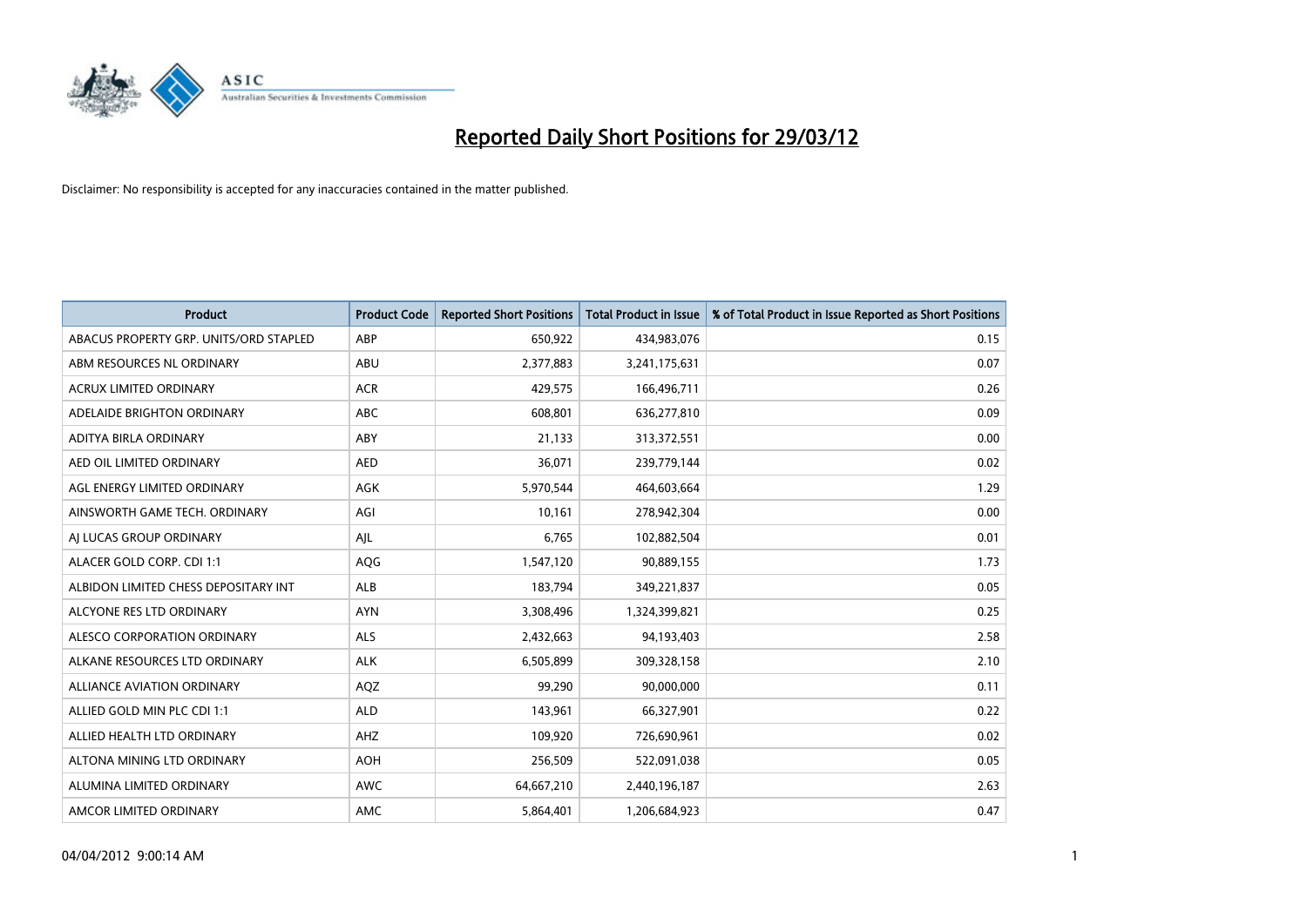

| <b>Product</b>                          | <b>Product Code</b> | <b>Reported Short Positions</b> | <b>Total Product in Issue</b> | % of Total Product in Issue Reported as Short Positions |
|-----------------------------------------|---------------------|---------------------------------|-------------------------------|---------------------------------------------------------|
| AMP LIMITED ORDINARY                    | AMP                 | 9,750,169                       | 2,854,672,784                 | 0.33                                                    |
| AMPELLA MINING ORDINARY                 | AMX                 | 2,137,940                       | 236,754,340                   | 0.89                                                    |
| ANSELL LIMITED ORDINARY                 | <b>ANN</b>          | 3,113,814                       | 130,656,668                   | 2.38                                                    |
| ANTARES ENERGY LTD ORDINARY             | AZZ                 | 195,213                         | 260,000,000                   | 0.08                                                    |
| ANZ BANKING GRP LTD ORDINARY            | ANZ                 | 17,581,942                      | 2,679,513,264                 | 0.62                                                    |
| APA GROUP STAPLED SECURITIES            | <b>APA</b>          | 18,276,106                      | 644,485,583                   | 2.85                                                    |
| APN NEWS & MEDIA ORDINARY               | <b>APN</b>          | 27,495,740                      | 630,211,415                   | 4.37                                                    |
| AQUARIUS PLATINUM. ORDINARY             | <b>AOP</b>          | 7,243,620                       | 470,312,578                   | 1.53                                                    |
| AQUILA RESOURCES ORDINARY               | <b>AQA</b>          | 4,403,344                       | 411,804,442                   | 1.07                                                    |
| ARAFURA RESOURCE LTD ORDINARY           | ARU                 | 8,690,103                       | 396,004,144                   | 2.19                                                    |
| ARB CORPORATION ORDINARY                | ARP                 | 78,976                          | 72,481,302                    | 0.11                                                    |
| ARDENT LEISURE GROUP STAPLED SECURITIES | AAD                 | 91,624                          | 334,209,401                   | 0.03                                                    |
| ARISTOCRAT LEISURE ORDINARY             | ALL                 | 9,844,050                       | 543,181,024                   | 1.80                                                    |
| ASCIANO LIMITED ORDINARY                | <b>AIO</b>          | 2,305,707                       | 975,385,664                   | 0.23                                                    |
| ASG GROUP LIMITED ORDINARY              | ASZ                 | 168,990                         | 171,456,889                   | 0.10                                                    |
| ASPEN GROUP ORD/UNITS STAPLED           | APZ                 | 527,427                         | 596,206,393                   | 0.07                                                    |
| ASPIRE MINING LTD ORDINARY              | AKM                 | 502,537                         | 620,594,556                   | 0.07                                                    |
| ASTON RES LTD ORDINARY                  | <b>AZT</b>          | 862,214                         | 204,747,813                   | 0.42                                                    |
| ASTRO JAP PROP GROUP STAPLED SECURITIES | AJA                 | 26,892                          | 58,445,002                    | 0.03                                                    |
| ASX LIMITED ORDINARY                    | ASX                 | 3,481,209                       | 175,136,729                   | 1.98                                                    |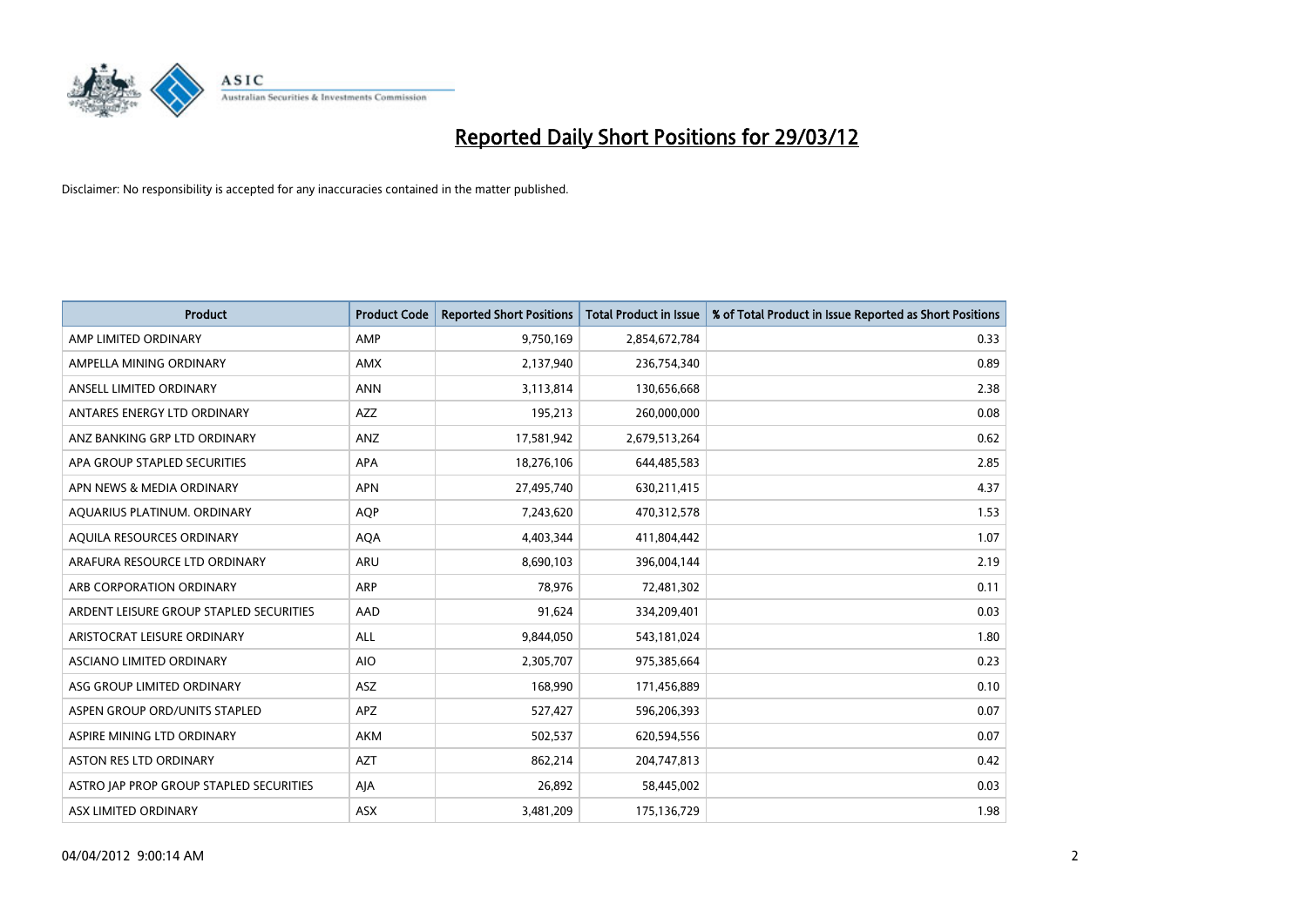

| <b>Product</b>                       | <b>Product Code</b> | <b>Reported Short Positions</b> | <b>Total Product in Issue</b> | % of Total Product in Issue Reported as Short Positions |
|--------------------------------------|---------------------|---------------------------------|-------------------------------|---------------------------------------------------------|
| ATLAS IRON LIMITED ORDINARY          | <b>AGO</b>          | 15,497,356                      | 894,874,560                   | 1.72                                                    |
| AURORA OIL & GAS ORDINARY            | <b>AUT</b>          | 5,045,383                       | 411,655,343                   | 1.23                                                    |
| AUSDRILL LIMITED ORDINARY            | ASL                 | 1,051,299                       | 303,654,821                   | 0.34                                                    |
| AUSENCO LIMITED ORDINARY             | AAX                 | 928,055                         | 123,258,843                   | 0.75                                                    |
| AUSGOLD LIMITED ORDINARY             | <b>AUC</b>          | 27,600                          | 120,628,473                   | 0.02                                                    |
| <b>AUSTAL LIMITED ORDINARY</b>       | ASB                 | 176,714                         | 188,069,638                   | 0.09                                                    |
| AUSTAR UNITED ORDINARY               | <b>AUN</b>          | 11,645,768                      | 1,271,505,737                 | 0.92                                                    |
| AUSTIN ENGINEERING ORDINARY          | ANG                 | 2,747                           | 72,314,403                    | 0.00                                                    |
| AUSTRALAND PROPERTY STAPLED SECURITY | <b>ALZ</b>          | 513,446                         | 576,846,597                   | 0.09                                                    |
| AUSTRALIAN AGRICULT, ORDINARY        | <b>AAC</b>          | 701,837                         | 312,861,135                   | 0.22                                                    |
| AUSTRALIAN INFRASTR. UNITS/ORDINARY  | <b>AIX</b>          | 12,022,221                      | 620,733,944                   | 1.93                                                    |
| AUSTRALIAN PHARM, ORDINARY           | API                 | 110,820                         | 488,115,883                   | 0.02                                                    |
| AUTOMOTIVE HOLDINGS ORDINARY         | AHE                 | 4,404                           | 260,579,682                   | 0.00                                                    |
| AVIENNINGS LIMITED ORDINARY          | <b>AVI</b>          | 549,150                         | 274,588,694                   | 0.20                                                    |
| AWE LIMITED ORDINARY                 | <b>AWE</b>          | 2,357,186                       | 521,871,941                   | 0.46                                                    |
| AZUMAH RESOURCES ORDINARY            | <b>AZM</b>          | 476,260                         | 333,614,095                   | 0.14                                                    |
| <b>BANDANNA ENERGY ORDINARY</b>      | <b>BND</b>          | 2,977,753                       | 528,481,199                   | 0.56                                                    |
| BANK OF QUEENSLAND. ORDINARY         | <b>BOO</b>          | 8,814,175                       | 229,598,329                   | 3.81                                                    |
| <b>BANNERMAN RESOURCES ORDINARY</b>  | <b>BMN</b>          | 16,160                          | 297,244,208                   | 0.01                                                    |
| <b>BASE RES LIMITED ORDINARY</b>     | <b>BSE</b>          | 1,270,767                       | 460,440,029                   | 0.28                                                    |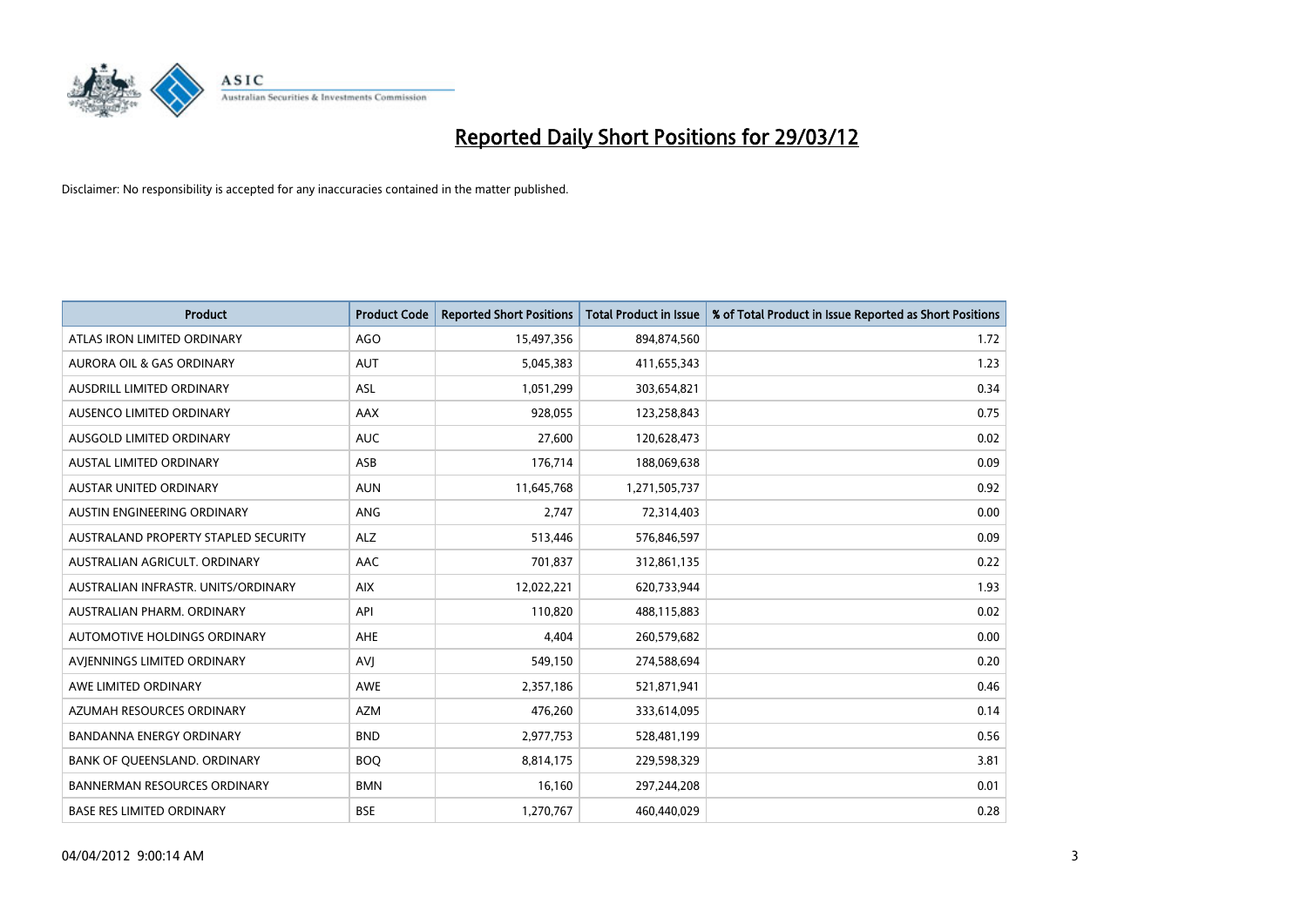

| <b>Product</b>                       | <b>Product Code</b> | <b>Reported Short Positions</b> | <b>Total Product in Issue</b> | % of Total Product in Issue Reported as Short Positions |
|--------------------------------------|---------------------|---------------------------------|-------------------------------|---------------------------------------------------------|
| <b>BASSARI RESOURCES ORDINARY</b>    | <b>BSR</b>          | 935,207                         | 352,648,689                   | 0.27                                                    |
| <b>BATHURST RESOURCES ORDINARY</b>   | <b>BTU</b>          | 28,461,027                      | 692,447,997                   | 4.12                                                    |
| <b>BC IRON LIMITED ORDINARY</b>      | <b>BCI</b>          | 272,010                         | 103,861,000                   | 0.26                                                    |
| BEACH ENERGY LIMITED ORDINARY        | <b>BPT</b>          | 11,263,256                      | 1,115,960,668                 | 1.01                                                    |
| BEADELL RESOURCE LTD ORDINARY        | <b>BDR</b>          | 9,623,010                       | 716,004,752                   | 1.34                                                    |
| BENDIGO AND ADELAIDE ORDINARY        | <b>BEN</b>          | 4,840,033                       | 390,583,655                   | 1.23                                                    |
| BERKELEY RESOURCES ORDINARY          | <b>BKY</b>          | 224,752                         | 174,298,273                   | 0.13                                                    |
| BETASHARES ASX RES ETF UNITS         | <b>ORE</b>          | 94,330                          | 4,220,217                     | 2.24                                                    |
| <b>BHP BILLITON LIMITED ORDINARY</b> | <b>BHP</b>          | 15,172,232                      | 3,211,691,105                 | 0.43                                                    |
| <b>BILLABONG ORDINARY</b>            | <b>BBG</b>          | 21,787,919                      | 255,102,103                   | 8.52                                                    |
| <b>BIOTA HOLDINGS ORDINARY</b>       | <b>BTA</b>          | 343,263                         | 181,848,833                   | 0.18                                                    |
| <b>BLUESCOPE STEEL LTD ORDINARY</b>  | <b>BSL</b>          | 34,353,405                      | 3,349,185,247                 | 1.03                                                    |
| <b>BOART LONGYEAR ORDINARY</b>       | <b>BLY</b>          | 1,139,500                       | 461,163,412                   | 0.25                                                    |
| <b>BOOM LOGISTICS ORDINARY</b>       | <b>BOL</b>          | 70,239                          | 468,663,585                   | 0.01                                                    |
| BORAL LIMITED, ORDINARY              | <b>BLD</b>          | 30,112,491                      | 744,778,604                   | 4.03                                                    |
| <b>BRADKEN LIMITED ORDINARY</b>      | <b>BKN</b>          | 4,451,274                       | 168,629,376                   | 2.62                                                    |
| <b>BRAMBLES LIMITED ORDINARY</b>     | <b>BXB</b>          | 8,313,838                       | 1,480,481,734                 | 0.53                                                    |
| BREVILLE GROUP LTD ORDINARY          | <b>BRG</b>          | 48,284                          | 130,095,322                   | 0.03                                                    |
| <b>BRICKWORKS LIMITED ORDINARY</b>   | <b>BKW</b>          | 19,339                          | 147,567,333                   | 0.01                                                    |
| <b>BROCKMAN RESOURCES ORDINARY</b>   | <b>BRM</b>          | 45,065                          | 145,013,151                   | 0.03                                                    |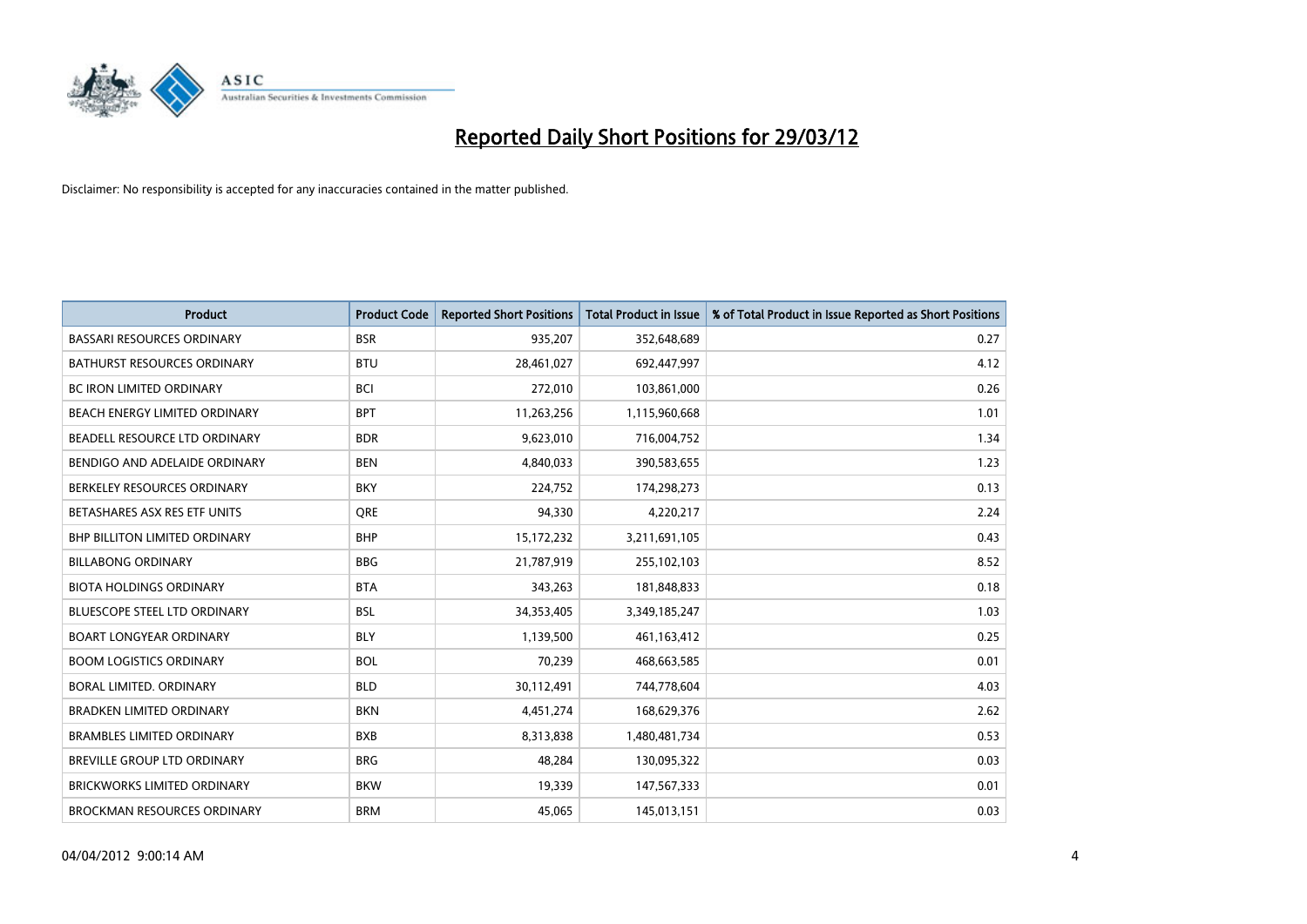

| <b>Product</b>                           | <b>Product Code</b> | <b>Reported Short Positions</b> | <b>Total Product in Issue</b> | % of Total Product in Issue Reported as Short Positions |
|------------------------------------------|---------------------|---------------------------------|-------------------------------|---------------------------------------------------------|
| BT INVESTMENT MNGMNT ORDINARY            | <b>BTT</b>          | 2,104                           | 267,906,977                   | 0.00                                                    |
| <b>BURU ENERGY ORDINARY</b>              | <b>BRU</b>          | 966,974                         | 234,219,477                   | 0.40                                                    |
| <b>BWP TRUST ORDINARY UNITS</b>          | <b>BWP</b>          | 393,691                         | 525,255,093                   | 0.06                                                    |
| CABCHARGE AUSTRALIA ORDINARY             | CAB                 | 677,659                         | 120,437,014                   | 0.55                                                    |
| CALTEX AUSTRALIA ORDINARY                | <b>CTX</b>          | 6,190,219                       | 270,000,000                   | 2.27                                                    |
| <b>CAMPBELL BROTHERS ORDINARY</b>        | CPB                 | 1,339,505                       | 67,503,411                    | 1.99                                                    |
| CAPE LAMBERT RES LTD ORDINARY            | <b>CFE</b>          | 220,882                         | 689,108,792                   | 0.03                                                    |
| CARABELLA RES LTD ORDINARY               | <b>CLR</b>          | 66,897                          | 133,642,797                   | 0.05                                                    |
| <b>CARBON ENERGY ORDINARY</b>            | <b>CNX</b>          | 77.039                          | 772,293,626                   | 0.01                                                    |
| <b>CARDNO LIMITED ORDINARY</b>           | CDD                 | 20,520                          | 137,879,228                   | 0.01                                                    |
| CARNARVON PETROLEUM ORDINARY             | <b>CVN</b>          | 283,323                         | 694,644,634                   | 0.04                                                    |
| CARSALES.COM LTD ORDINARY                | <b>CRZ</b>          | 22,272,732                      | 233,674,223                   | 9.51                                                    |
| CASH CONVERTERS ORDINARY                 | CCV                 | 290,776                         | 379,761,025                   | 0.08                                                    |
| CENTRO RETAIL AUST ORD/UNIT STAPLED SEC  | <b>CRF</b>          | 9,965,870                       | 1,340,723,189                 | 0.74                                                    |
| <b>CERAMIC FUEL CELLS ORDINARY</b>       | <b>CFU</b>          | 79,232                          | 1,366,298,863                 | 0.00                                                    |
| CFS RETAIL PROPERTY UNITS                | <b>CFX</b>          | 56,789,719                      | 2,839,591,911                 | 2.00                                                    |
| CGA MINING LIMITED ORDINARY              | <b>CGX</b>          | 68,315                          | 334,725,726                   | 0.03                                                    |
| CHALLENGER DIV.PRO. STAPLED UNITS        | <b>CDI</b>          | 62,463                          | 883,903,667                   | 0.00                                                    |
| <b>CHALLENGER INFRAST, STAPLED UNITS</b> | <b>CIF</b>          | 206,560                         | 316,223,785                   | 0.07                                                    |
| CHALLENGER LIMITED ORDINARY              | <b>CGF</b>          | 3,000,544                       | 548,329,617                   | 0.54                                                    |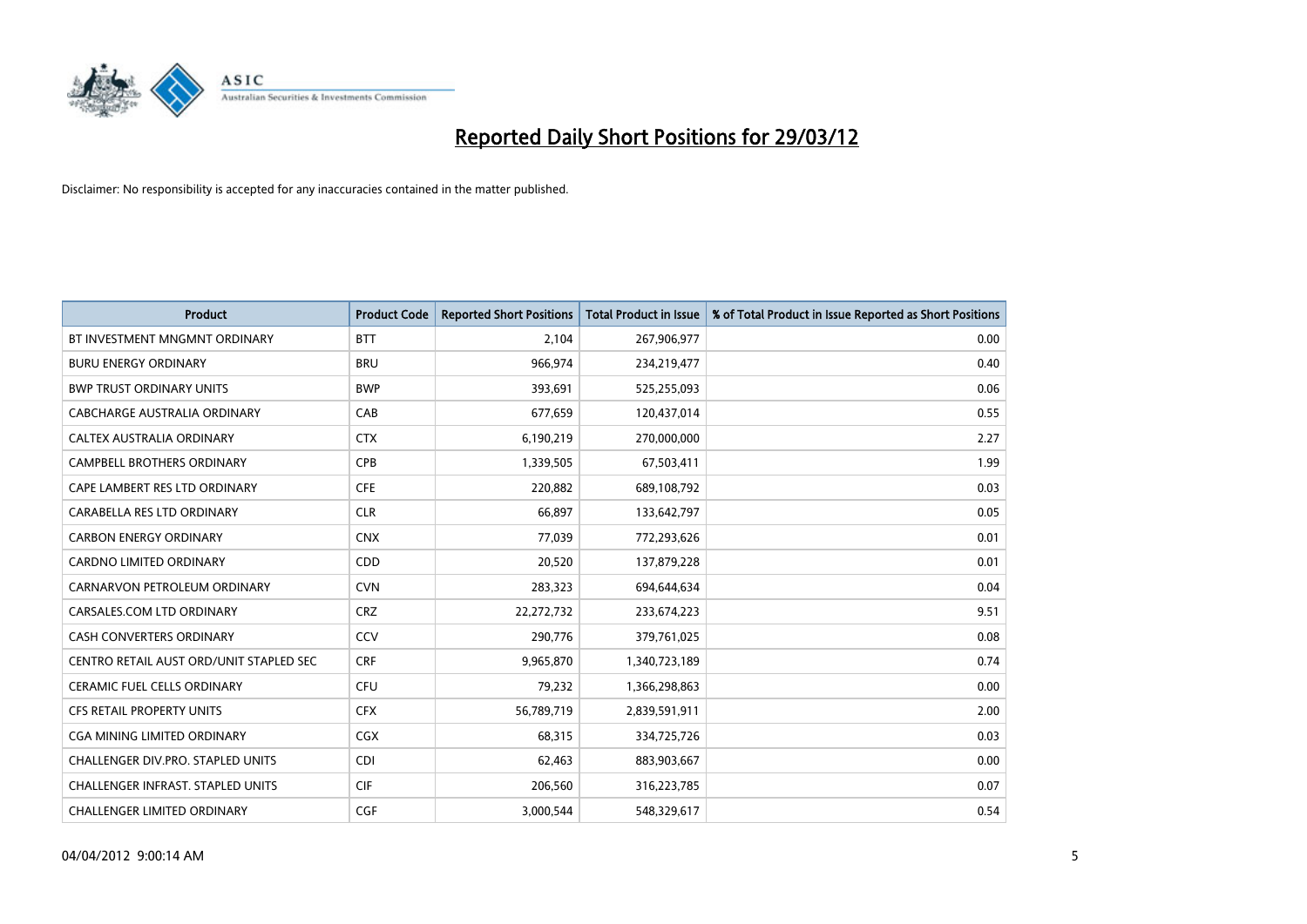

| <b>Product</b>                          | <b>Product Code</b> | <b>Reported Short Positions</b> | <b>Total Product in Issue</b> | % of Total Product in Issue Reported as Short Positions |
|-----------------------------------------|---------------------|---------------------------------|-------------------------------|---------------------------------------------------------|
| CHARTER HALL GROUP STAPLED US PROHIBIT. | <b>CHC</b>          | 225,686                         | 308,610,130                   | 0.06                                                    |
| <b>CHARTER HALL OFFICE UNIT</b>         | <b>COO</b>          | 7,214,070                       | 493,319,730                   | 1.45                                                    |
| <b>CHARTER HALL RETAIL UNITS</b>        | <b>CQR</b>          | 772,845                         | 299,628,571                   | 0.26                                                    |
| <b>CHORUS LIMITED ORDINARY</b>          | <b>CNU</b>          | 1,475,078                       | 385,082,123                   | 0.39                                                    |
| CITIGOLD CORP LTD ORDINARY              | <b>CTO</b>          | 1,355,317                       | 1,105,078,301                 | 0.12                                                    |
| <b>CLOUGH LIMITED ORDINARY</b>          | <b>CLO</b>          | 35,479                          | 769,716,269                   | 0.00                                                    |
| CNPR GRP UNITS/ORD STAPLED              | <b>CNP</b>          | 2,537                           | 972,414,514                   | 0.00                                                    |
| COAL OF AFRICA LTD ORDINARY             | <b>CZA</b>          | 116,653                         | 662,484,573                   | 0.02                                                    |
| <b>COALSPUR MINES LTD ORDINARY</b>      | <b>CPL</b>          | 7,493,960                       | 620,659,899                   | 1.20                                                    |
| <b>COALWORKS LIMITED ORDINARY</b>       | <b>CWK</b>          | 6,953                           | 149,088,955                   | 0.00                                                    |
| COBAR CONSOLIDATED ORDINARY             | CCU                 | 220,416                         | 208,868,037                   | 0.10                                                    |
| COCA-COLA AMATIL ORDINARY               | <b>CCL</b>          | 9,759,873                       | 759,567,552                   | 1.27                                                    |
| COCHLEAR LIMITED ORDINARY               | <b>COH</b>          | 5,855,685                       | 56,929,432                    | 10.29                                                   |
| <b>COCKATOO COAL ORDINARY</b>           | <b>COK</b>          | 5,664,184                       | 1,016,196,908                 | 0.55                                                    |
| <b>COKAL LTD ORDINARY</b>               | <b>CKA</b>          | 137,424                         | 411,046,892                   | 0.03                                                    |
| <b>COLLINS FOODS LTD ORDINARY</b>       | <b>CKF</b>          | 23,670                          | 93,000,003                    | 0.03                                                    |
| COMMONWEALTH BANK, ORDINARY             | <b>CBA</b>          | 28,665,852                      | 1,581,280,593                 | 1.80                                                    |
| <b>COMMONWEALTH PROP ORDINARY UNITS</b> | <b>CPA</b>          | 29,298,823                      | 2,389,601,065                 | 1.21                                                    |
| <b>COMPASS RESOURCES ORDINARY</b>       | <b>CMR</b>          | 63,000                          | 1,403,744,100                 | 0.00                                                    |
| COMPUTERSHARE LTD ORDINARY              | <b>CPU</b>          | 10,103,367                      | 555,664,059                   | 1.78                                                    |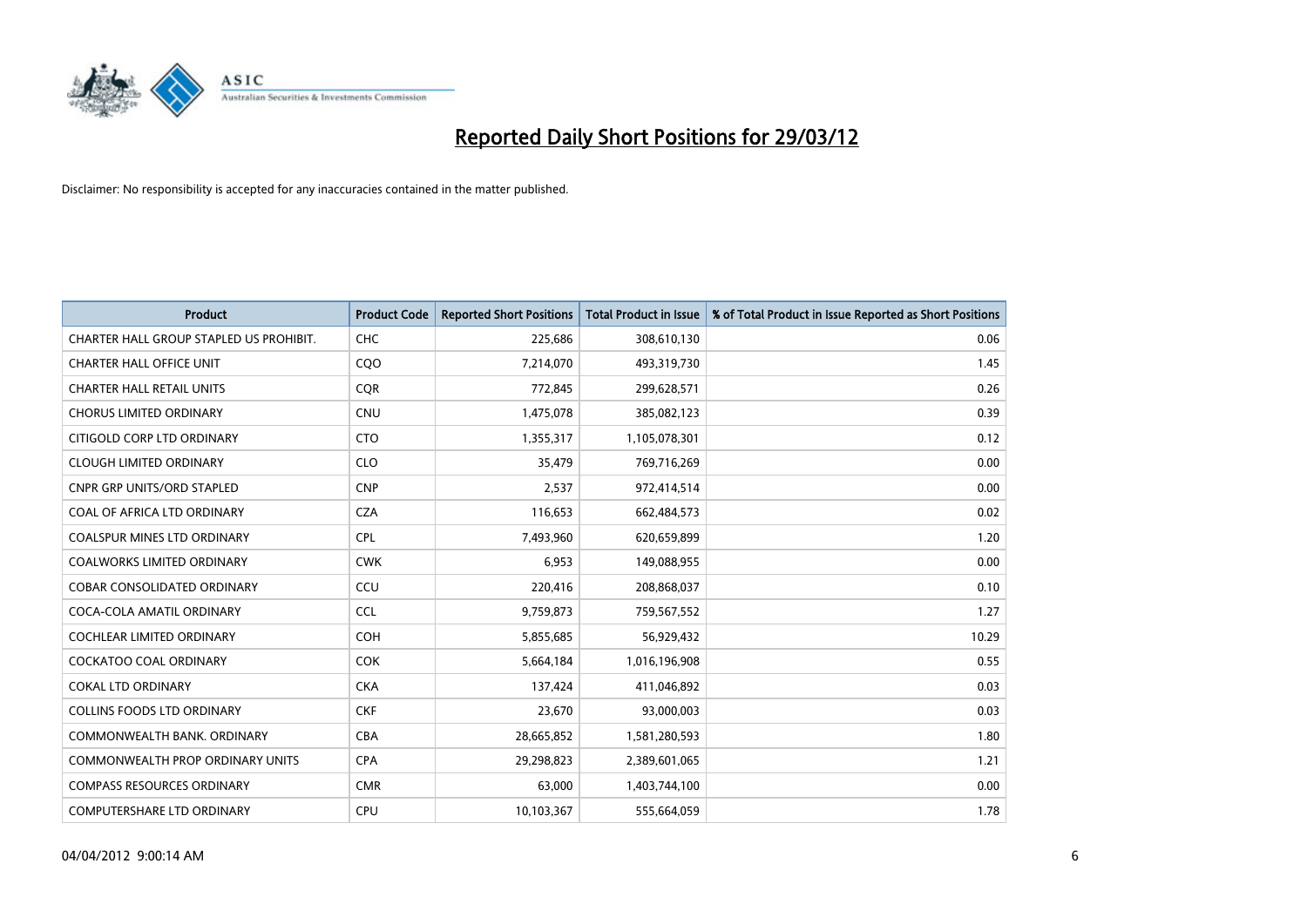

| <b>Product</b>                          | <b>Product Code</b> | <b>Reported Short Positions</b> | <b>Total Product in Issue</b> | % of Total Product in Issue Reported as Short Positions |
|-----------------------------------------|---------------------|---------------------------------|-------------------------------|---------------------------------------------------------|
| CONSOLIDATED MEDIA, ORDINARY            | <b>CMI</b>          | 1,011,015                       | 561,834,996                   | 0.18                                                    |
| CONTINENTAL COAL LTD ORDINARY           | CCC                 | 295,527                         | 421,018,421                   | 0.07                                                    |
| <b>CREDIT CORP GROUP ORDINARY</b>       | <b>CCP</b>          | 2,200                           | 45,571,114                    | 0.00                                                    |
| <b>CROMWELL PROP STAPLED SECURITIES</b> | <b>CMW</b>          | 758,936                         | 1,168,086,516                 | 0.07                                                    |
| <b>CROWN LIMITED ORDINARY</b>           | <b>CWN</b>          | 3,976,917                       | 728,394,185                   | 0.55                                                    |
| <b>CSG LIMITED ORDINARY</b>             | CSV                 | 590,128                         | 282,567,499                   | 0.20                                                    |
| <b>CSL LIMITED ORDINARY</b>             | <b>CSL</b>          | 9,310,183                       | 516,624,130                   | 1.80                                                    |
| <b>CSR LIMITED ORDINARY</b>             | <b>CSR</b>          | 26,273,551                      | 506,000,315                   | 5.17                                                    |
| <b>CUDECO LIMITED ORDINARY</b>          | CDU                 | 2,844,335                       | 190,709,873                   | 1.50                                                    |
| <b>CUE ENERGY RESOURCE ORDINARY</b>     | <b>CUE</b>          | 3,001,671                       | 695,153,053                   | 0.43                                                    |
| <b>CUSTOMERS LIMITED ORDINARY</b>       | <b>CUS</b>          | 52,875                          | 134,869,357                   | 0.04                                                    |
| DART ENERGY LTD ORDINARY                | <b>DTE</b>          | 9,026,235                       | 736,141,536                   | 1.22                                                    |
| DATA#3 LIMITED ORDINARY                 | <b>DTL</b>          | 4,998                           | 153,974,950                   | 0.00                                                    |
| DAVID JONES LIMITED ORDINARY            | <b>DJS</b>          | 54,458,301                      | 524,940,325                   | 10.38                                                   |
| <b>DECMIL GROUP LIMITED ORDINARY</b>    | <b>DCG</b>          | 6,291                           | 166,492,757                   | 0.00                                                    |
| DEEP YELLOW LIMITED ORDINARY            | DYL                 | 668                             | 1,128,736,403                 | 0.00                                                    |
| DEXUS PROPERTY GROUP STAPLED UNITS      | <b>DXS</b>          | 21,095,598                      | 4,839,024,176                 | 0.43                                                    |
| DISCOVERY METALS LTD ORDINARY           | <b>DML</b>          | 9,270,476                       | 442,128,231                   | 2.13                                                    |
| DOMINO PIZZA ENTERPR ORDINARY           | <b>DMP</b>          | 609,414                         | 69,899,674                    | 0.87                                                    |
| DOWNER EDI LIMITED ORDINARY             | <b>DOW</b>          | 5,802,803                       | 429,100,296                   | 1.35                                                    |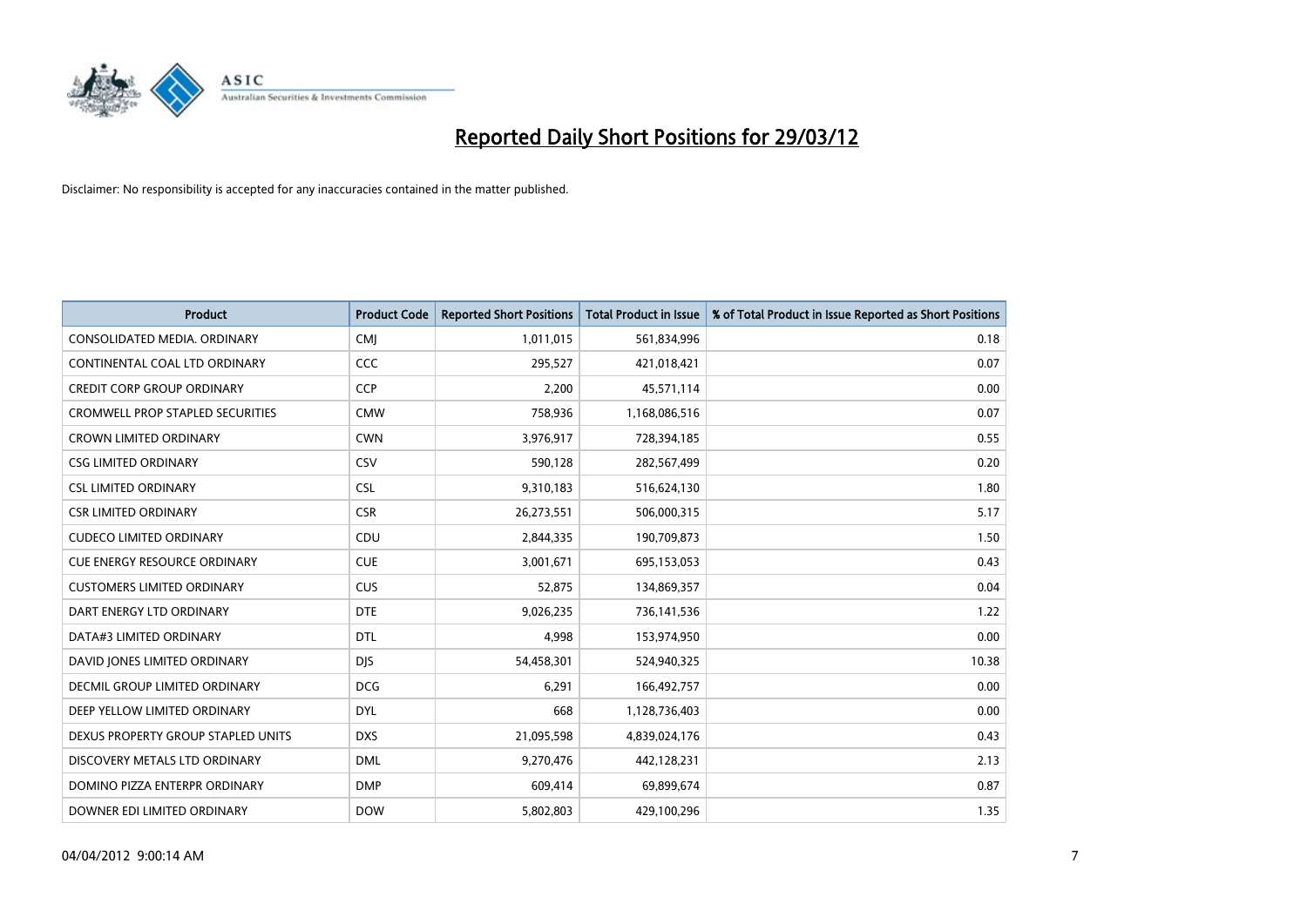

| <b>Product</b>                       | <b>Product Code</b> | <b>Reported Short Positions</b> | <b>Total Product in Issue</b> | % of Total Product in Issue Reported as Short Positions |
|--------------------------------------|---------------------|---------------------------------|-------------------------------|---------------------------------------------------------|
| DRILLSEARCH ENERGY ORDINARY          | <b>DLS</b>          | 536,332                         | 337,449,196                   | 0.16                                                    |
| DUET GROUP STAPLED US PROHIBIT.      | <b>DUE</b>          | 14,347,075                      | 1,109,831,386                 | 1.30                                                    |
| DULUXGROUP LIMITED ORDINARY          | <b>DLX</b>          | 7,332,813                       | 367,456,259                   | 1.99                                                    |
| DYESOL LIMITED ORDINARY              | <b>DYE</b>          | 379,000                         | 167,797,068                   | 0.23                                                    |
| ECHO ENTERTAINMENT ORDINARY          | <b>EGP</b>          | 5,591,973                       | 688,019,737                   | 0.80                                                    |
| <b>ELDERS LIMITED ORDINARY</b>       | <b>ELD</b>          | 19,999,495                      | 448,598,480                   | 4.46                                                    |
| ELDORADO GOLD CORP CDI 1:1           | EAU                 | 21,209                          | 9,113,985                     | 0.23                                                    |
| ELEMENTAL MINERALS ORDINARY          | <b>ELM</b>          | 263,880                         | 243,614,280                   | 0.11                                                    |
| ELEMENTOS LIMITED ORDINARY           | <b>ELT</b>          | 16                              | 82,383,526                    | 0.00                                                    |
| <b>EMECO HOLDINGS ORDINARY</b>       | <b>EHL</b>          | 1,618,296                       | 631,237,586                   | 0.26                                                    |
| <b>ENDEAVOUR MIN CORP CDI 1:1</b>    | <b>EVR</b>          | 46,002                          | 119,067,827                   | 0.03                                                    |
| ENERGY RESOURCES ORDINARY 'A'        | ERA                 | 7,325,111                       | 517,725,062                   | 1.41                                                    |
| <b>ENERGY WORLD CORPOR, ORDINARY</b> | <b>EWC</b>          | 25,834,983                      | 1,734,166,672                 | 1.47                                                    |
| <b>ENTEK ENERGY LTD ORDINARY</b>     | <b>ETE</b>          | 7,843                           | 510,657,387                   | 0.00                                                    |
| <b>ENVESTRA LIMITED ORDINARY</b>     | <b>ENV</b>          | 4,218,012                       | 1,547,890,032                 | 0.26                                                    |
| EQUATORIAL RES LTD ORDINARY          | EQX                 | 436,266                         | 115,148,553                   | 0.38                                                    |
| EVOLUTION MINING LTD ORDINARY        | <b>EVN</b>          | 2,972,695                       | 707,105,713                   | 0.42                                                    |
| EXCO RESOURCES LTD ORDINARY          | <b>EXS</b>          | 5,560                           | 356,044,187                   | 0.00                                                    |
| <b>EXTRACT RESOURCES ORDINARY</b>    | <b>EXT</b>          | 121,749                         | 252,220,823                   | 0.05                                                    |
| FAIRFAX MEDIA LTD ORDINARY           | <b>FXJ</b>          | 236,988,792                     | 2,351,955,725                 | 10.09                                                   |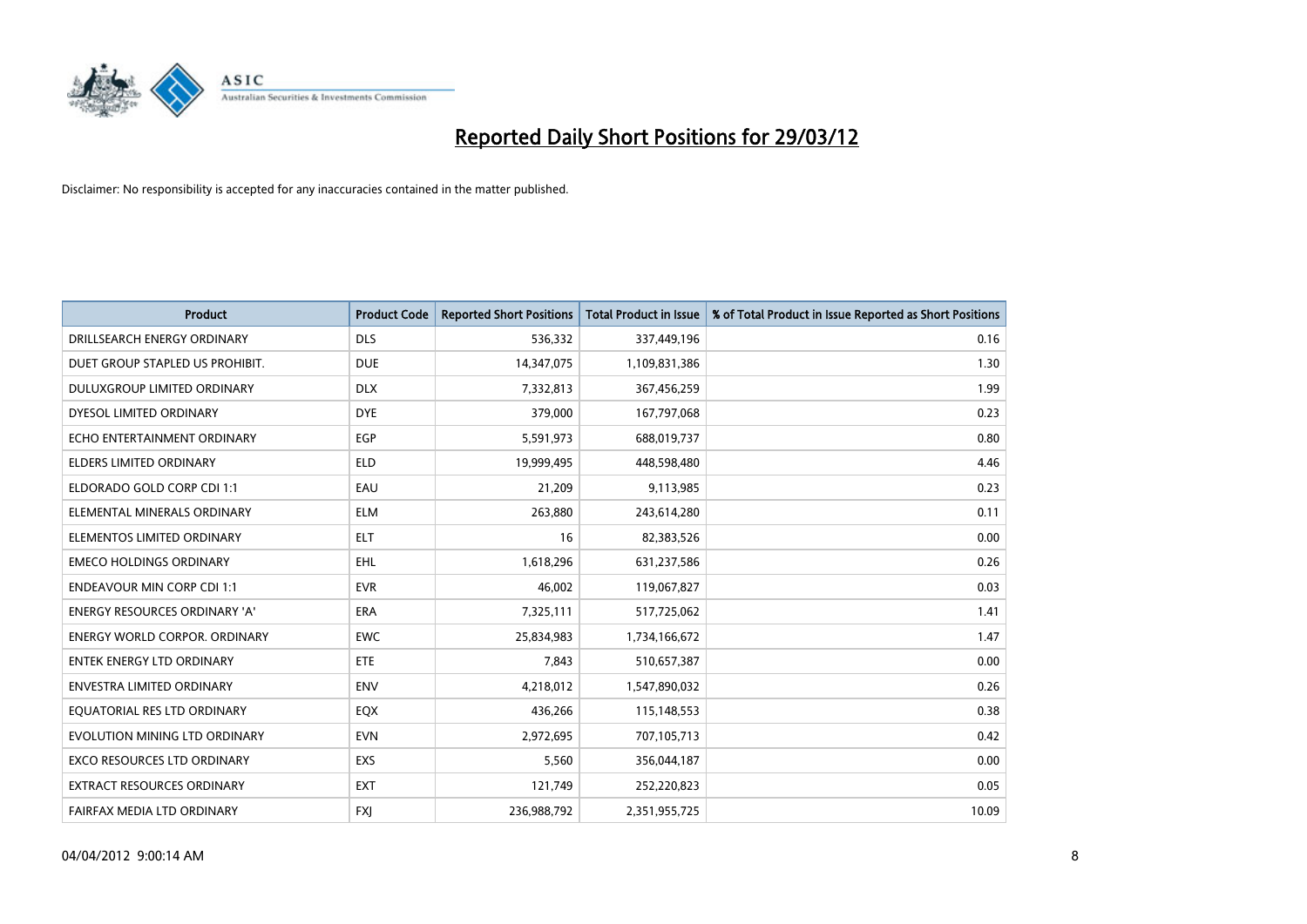

| <b>Product</b>                            | <b>Product Code</b> | <b>Reported Short Positions</b> | <b>Total Product in Issue</b> | % of Total Product in Issue Reported as Short Positions |
|-------------------------------------------|---------------------|---------------------------------|-------------------------------|---------------------------------------------------------|
| <b>FAR LTD ORDINARY</b>                   | <b>FAR</b>          | 25,515,250                      | 2,150,080,157                 | 1.19                                                    |
| FKP PROPERTY GROUP STAPLED SECURITIES     | <b>FKP</b>          | 35,552,797                      | 1,197,968,723                 | 2.96                                                    |
| FLEETWOOD CORP ORDINARY                   | <b>FWD</b>          | 136,070                         | 58,918,235                    | 0.23                                                    |
| FLETCHER BUILDING ORDINARY                | <b>FBU</b>          | 10,961,125                      | 680,739,504                   | 1.60                                                    |
| FLEXIGROUP LIMITED ORDINARY               | <b>FXL</b>          | 22,055                          | 279,268,329                   | 0.00                                                    |
| <b>FLIGHT CENTRE ORDINARY</b>             | <b>FLT</b>          | 9,260,977                       | 100,017,679                   | 9.25                                                    |
| FLINDERS MINES LTD ORDINARY               | <b>FMS</b>          | 10,692,040                      | 1,821,300,404                 | 0.60                                                    |
| FOCUS MINERALS LTD ORDINARY               | <b>FML</b>          | 511,350                         | 4,320,773,701                 | 0.01                                                    |
| FORGE GROUP LIMITED ORDINARY              | FGE                 | 156,526                         | 83,469,014                    | 0.18                                                    |
| FORTESCUE METALS GRP ORDINARY             | <b>FMG</b>          | 92,339,175                      | 3,113,798,659                 | 2.95                                                    |
| <b>G.U.D. HOLDINGS ORDINARY</b>           | GUD                 | 596,518                         | 70,803,455                    | 0.84                                                    |
| <b>GALAXY RESOURCES ORDINARY</b>          | GXY                 | 3,698,092                       | 323,327,000                   | 1.13                                                    |
| <b>GEODYNAMICS LIMITED ORDINARY</b>       | GDY                 | 850                             | 406,452,608                   | 0.00                                                    |
| <b>GINDALBIE METALS LTD ORDINARY</b>      | GBG                 | 28,829,763                      | 1,247,487,454                 | 2.31                                                    |
| <b>GLOUCESTER COAL ORDINARY</b>           | GCL                 | 1,035,525                       | 202,905,967                   | 0.48                                                    |
| <b>GOLD ROAD RES LTD ORDINARY</b>         | GOR                 | 317,006                         | 389,950,665                   | 0.08                                                    |
| <b>GOLDEN RIM RESOURCES ORDINARY</b>      | <b>GMR</b>          | 178,345                         | 413,306,231                   | 0.04                                                    |
| <b>GOODMAN FIELDER, ORDINARY</b>          | <b>GFF</b>          | 21,837,224                      | 1,955,559,207                 | 1.11                                                    |
| <b>GOODMAN GROUP STAPLED US PROHIBIT.</b> | <b>GMG</b>          | 85,344,920                      | 7,735,816,741                 | 1.09                                                    |
| <b>GPT GROUP STAPLED SEC.</b>             | <b>GPT</b>          | 8,997,609                       | 1,805,662,372                 | 0.48                                                    |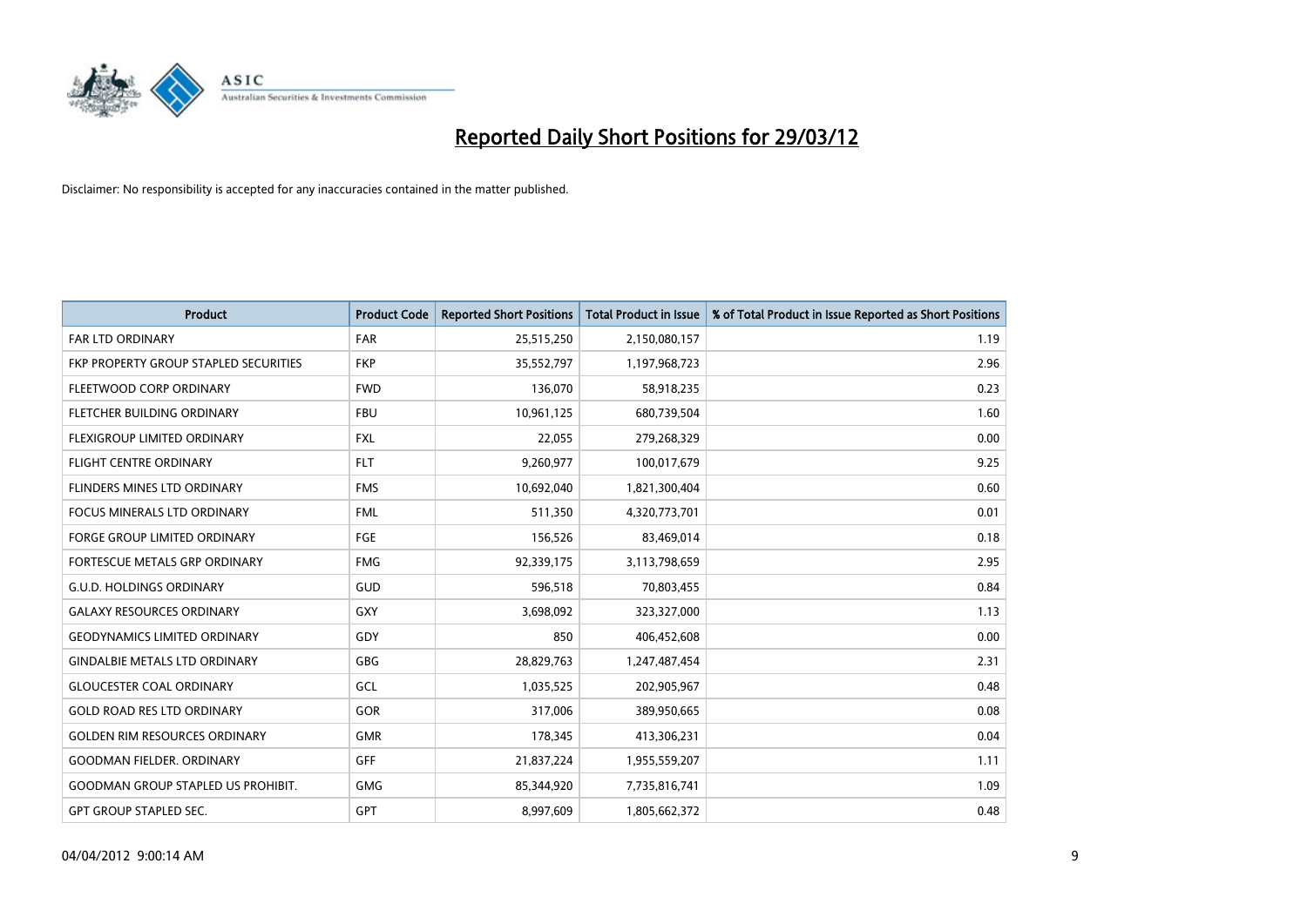

| <b>Product</b>                                   | <b>Product Code</b> | <b>Reported Short Positions</b> | <b>Total Product in Issue</b> | % of Total Product in Issue Reported as Short Positions |
|--------------------------------------------------|---------------------|---------------------------------|-------------------------------|---------------------------------------------------------|
| <b>GRAINCORP LIMITED A CLASS ORDINARY</b>        | <b>GNC</b>          | 773,591                         | 198,318,900                   | 0.39                                                    |
| <b>GRANGE RESOURCES. ORDINARY</b>                | GRR                 | 121,088                         | 1,154,359,727                 | 0.01                                                    |
| <b>GREENLAND MIN EN LTD ORDINARY</b>             | GGG                 | 3,202,142                       | 416,390,488                   | 0.77                                                    |
| <b>GROWTHPOINT PROPERTY ORD/UNIT STAPLED SEC</b> | GOZ                 | 100,000                         | 291,904,374                   | 0.03                                                    |
| <b>GRYPHON MINERALS LTD ORDINARY</b>             | GRY                 | 4,215,529                       | 348,264,983                   | 1.21                                                    |
| <b>GUILDFORD COAL LTD ORDINARY</b>               | <b>GUF</b>          | 2,208,841                       | 275,363,771                   | 0.81                                                    |
| <b>GUNNS LIMITED ORDINARY</b>                    | <b>GNS</b>          | 54,998,318                      | 848,401,559                   | 6.47                                                    |
| <b>GWA GROUP LTD ORDINARY</b>                    | <b>GWA</b>          | 9,278,516                       | 302,005,514                   | 3.07                                                    |
| <b>HARVEY NORMAN ORDINARY</b>                    | <b>HVN</b>          | 69,600,508                      | 1,062,316,784                 | 6.56                                                    |
| HASTIE GROUP LIMITED ORDINARY                    | <b>HST</b>          | 210,891                         | 137,353,504                   | 0.15                                                    |
| HASTINGS DIVERSIFIED STAPLED SECURITY            | <b>HDF</b>          | 937,216                         | 530,001,072                   | 0.18                                                    |
| <b>HAVILAH RESOURCES NL ORDINARY</b>             | <b>HAV</b>          | 75,177                          | 101,311,223                   | 0.07                                                    |
| <b>HENDERSON GROUP CDI 1:1</b>                   | <b>HGG</b>          | 18,464,329                      | 653,764,818                   | 2.82                                                    |
| HFA HOLDINGS LIMITED ORDINARY                    | <b>HFA</b>          | 3,809                           | 117,332,831                   | 0.00                                                    |
| <b>HIGHLANDS PACIFIC ORDINARY</b>                | <b>HIG</b>          | 32,660                          | 686,202,481                   | 0.00                                                    |
| HILLGROVE RES LTD ORDINARY                       | <b>HGO</b>          | 14,073,894                      | 793,698,575                   | 1.77                                                    |
| HILLS HOLDINGS LTD ORDINARY                      | HIL                 | 3,001,745                       | 246,349,244                   | 1.20                                                    |
| HORIZON OIL LIMITED ORDINARY                     | <b>HZN</b>          | 27,281,890                      | 1,130,811,515                 | 2.41                                                    |
| <b>IINET LIMITED ORDINARY</b>                    | <b>IIN</b>          | 36,815                          | 160,968,847                   | 0.01                                                    |
| ILUKA RESOURCES ORDINARY                         | ILU                 | 27,375,289                      | 418,700,517                   | 6.52                                                    |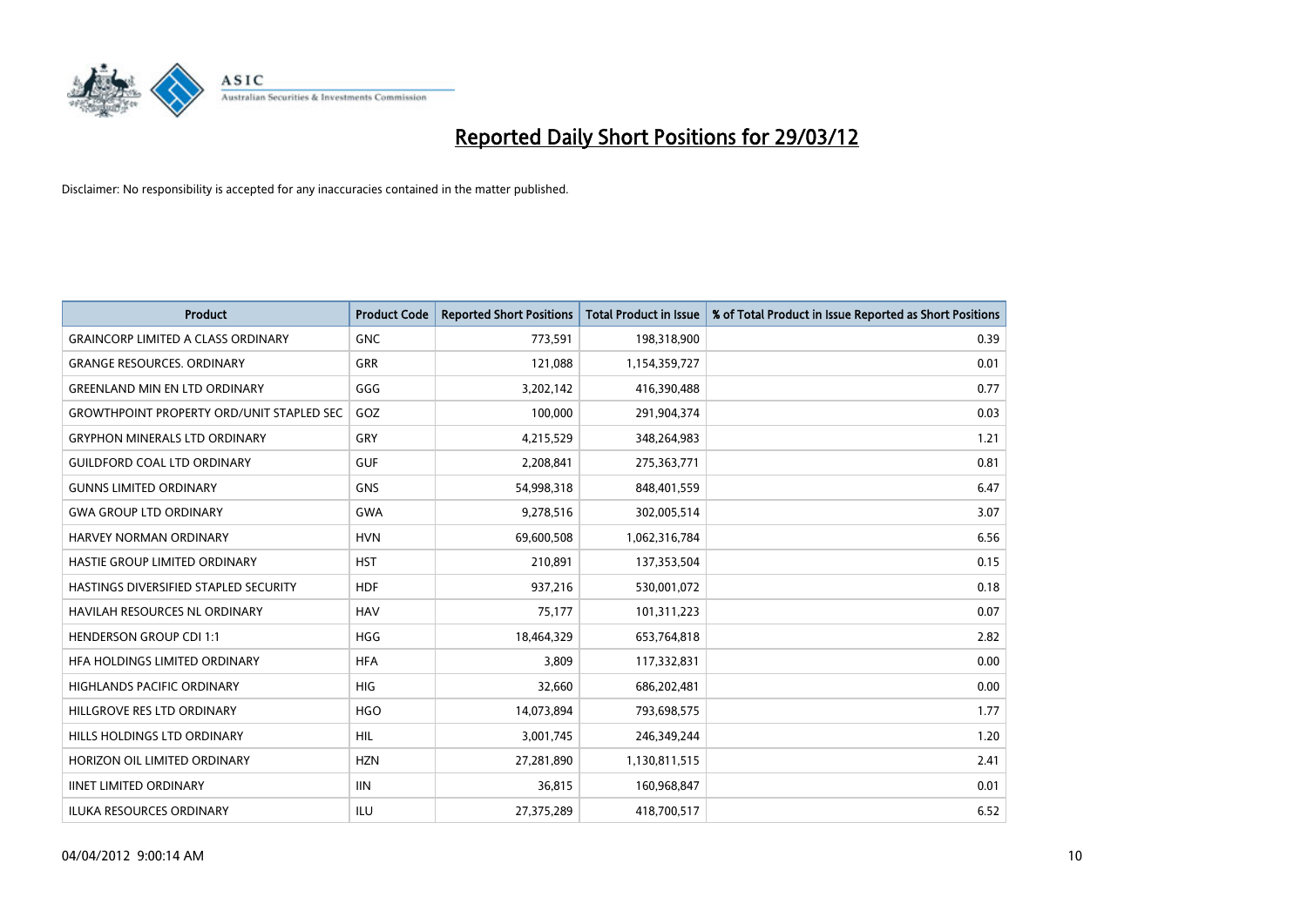

| <b>Product</b>                            | <b>Product Code</b> | <b>Reported Short Positions</b> | <b>Total Product in Issue</b> | % of Total Product in Issue Reported as Short Positions |
|-------------------------------------------|---------------------|---------------------------------|-------------------------------|---------------------------------------------------------|
| <b>IMDEX LIMITED ORDINARY</b>             | <b>IMD</b>          | 447,780                         | 205,055,435                   | 0.22                                                    |
| IMF (AUSTRALIA) LTD ORDINARY              | <b>IMF</b>          | 44,533                          | 123,828,193                   | 0.04                                                    |
| <b>INCITEC PIVOT ORDINARY</b>             | IPL                 | 6,501,743                       | 1,628,730,107                 | 0.39                                                    |
| INDEPENDENCE GROUP ORDINARY               | <b>IGO</b>          | 6,483,497                       | 232,882,535                   | 2.76                                                    |
| <b>INDOPHIL RESOURCES ORDINARY</b>        | <b>IRN</b>          | 497,548                         | 1,203,146,194                 | 0.03                                                    |
| <b>INDUSTREA LIMITED ORDINARY</b>         | <b>IDL</b>          | 744,008                         | 368,992,435                   | 0.21                                                    |
| <b>INFIGEN ENERGY STAPLED SECURITIES</b>  | <b>IFN</b>          | 4,256,885                       | 762,265,972                   | 0.57                                                    |
| <b>INSURANCE AUSTRALIA ORDINARY</b>       | IAG                 | 6,344,783                       | 2,079,034,021                 | 0.30                                                    |
| INTEGRA MINING LTD. ORDINARY              | IGR                 | 6,407,489                       | 846,293,881                   | 0.74                                                    |
| <b>INTREPID MINES ORDINARY</b>            | <b>IAU</b>          | 3,695,817                       | 524,428,289                   | 0.71                                                    |
| INVESTA OFFICE FUND STAPLED SECURITIES    | <b>IOF</b>          | 2,087,611                       | 2,456,164,091                 | 0.07                                                    |
| <b>INVOCARE LIMITED ORDINARY</b>          | <b>IVC</b>          | 1,929,452                       | 110,030,298                   | 1.74                                                    |
| ION LIMITED ORDINARY                      | <b>ION</b>          | 164,453                         | 256,365,105                   | 0.06                                                    |
| <b>IOOF HOLDINGS LTD ORDINARY</b>         | IFL                 | 645,820                         | 229,794,395                   | 0.27                                                    |
| <b>IRESS MARKET TECH. ORDINARY</b>        | <b>IRE</b>          | 1,903,719                       | 127,036,010                   | 1.49                                                    |
| <b>IRON ORE HOLDINGS ORDINARY</b>         | <b>IOH</b>          | 62,671                          | 166,137,005                   | 0.03                                                    |
| ISHARES MSCI AUS 200 ISHARES MSCI AUS 200 | <b>IOZ</b>          | 43,462                          | 4,352,373                     | 1.00                                                    |
| <b>ISHARES MSCI BRIC CDI 1:1</b>          | IBK                 | 10,380                          | 3,650,000                     | 0.28                                                    |
| ISHARES S&P HIGH DIV ISHARES S&P HIGH DIV | <b>IHD</b>          | 98,499                          | 2,903,027                     | 3.39                                                    |
| ISHARES SMALL ORDS ISHARES SMALL ORDS     | <b>ISO</b>          | 719,559                         | 5,703,165                     | 12.62                                                   |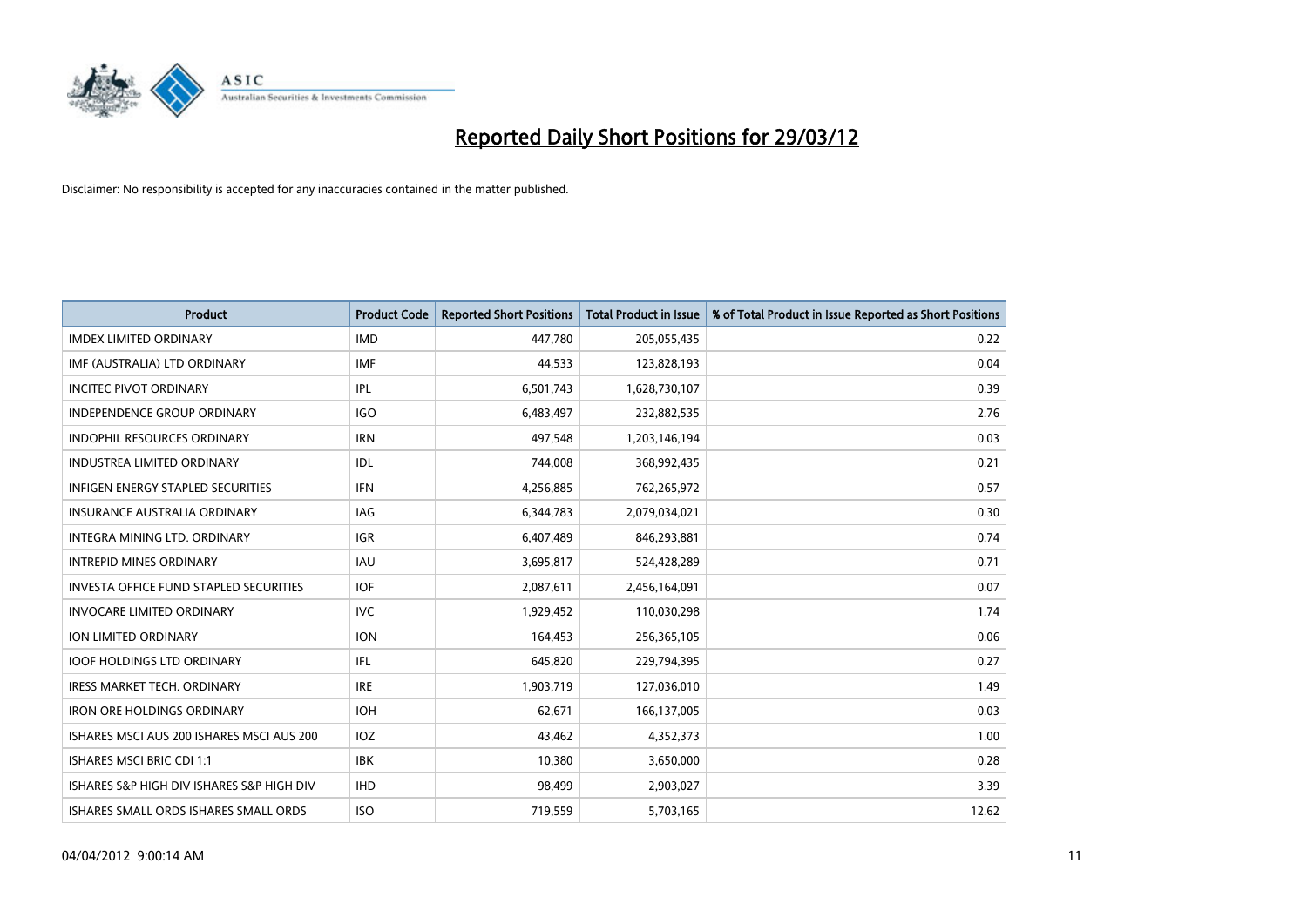

| <b>Product</b>                           | <b>Product Code</b> | <b>Reported Short Positions</b> | <b>Total Product in Issue</b> | % of Total Product in Issue Reported as Short Positions |
|------------------------------------------|---------------------|---------------------------------|-------------------------------|---------------------------------------------------------|
| <b>IVANHOE AUSTRALIA ORDINARY</b>        | <b>IVA</b>          | 2,163,200                       | 553,921,745                   | 0.39                                                    |
| JACKA RESOURCES LTD ORDINARY             | <b>JKA</b>          | 72,000                          | 175,465,377                   | 0.04                                                    |
| JAMES HARDIE INDUST CHESS DEPOSITARY INT | <b>IHX</b>          | 16,877,556                      | 436,686,739                   | 3.86                                                    |
| <b>JB HI-FI LIMITED ORDINARY</b>         | <b>JBH</b>          | 20,204,183                      | 98,850,643                    | 20.45                                                   |
| <b>JUPITER MINES ORDINARY</b>            | <b>IMS</b>          | 349                             | 1,806,834,044                 | 0.00                                                    |
| <b>KAGARA LTD ORDINARY</b>               | KZL                 | 10,571,534                      | 798,953,117                   | 1.31                                                    |
| KANGAROO RES LTD ORDINARY                | <b>KRL</b>          | 724,883                         | 3,434,430,012                 | 0.02                                                    |
| KAROON GAS AUSTRALIA ORDINARY            | <b>KAR</b>          | 484,145                         | 221,420,769                   | 0.22                                                    |
| KATHMANDU HOLD LTD ORDINARY              | <b>KMD</b>          | 984,743                         | 200,000,000                   | 0.49                                                    |
| <b>KBL MINING LIMITED ORDINARY</b>       | <b>KBL</b>          | 1,820                           | 240,146,268                   | 0.00                                                    |
| KENTOR GOLD LIMITED ORDINARY             | KGL                 | 16,490                          | 106,209,874                   | 0.02                                                    |
| KINGSGATE CONSOLID. ORDINARY             | <b>KCN</b>          | 5,602,580                       | 151,169,756                   | 3.71                                                    |
| KINGSROSE MINING LTD ORDINARY            | <b>KRM</b>          | 321,907                         | 277,687,401                   | 0.09                                                    |
| LEIGHTON HOLDINGS ORDINARY               | LEI                 | 8,733,515                       | 337,087,596                   | 2.58                                                    |
| LEND LEASE GROUP UNIT/ORD STAPLED        | <b>LLC</b>          | 2,824,766                       | 571,804,090                   | 0.49                                                    |
| LINC ENERGY LTD ORDINARY                 | <b>LNC</b>          | 13,210,744                      | 504,487,631                   | 2.59                                                    |
| LIQUEFIED NATURAL ORDINARY               | LNG                 | 272,800                         | 267,699,015                   | 0.10                                                    |
| LYCOPODIUM LIMITED ORDINARY              | <b>LYL</b>          | 1,984                           | 38,655,103                    | 0.01                                                    |
| LYNAS CORPORATION ORDINARY               | <b>LYC</b>          | 130,870,091                     | 1,714,496,913                 | 7.64                                                    |
| M2 TELECOMMUNICATION ORDINARY            | <b>MTU</b>          | 42,274                          | 124,543,385                   | 0.03                                                    |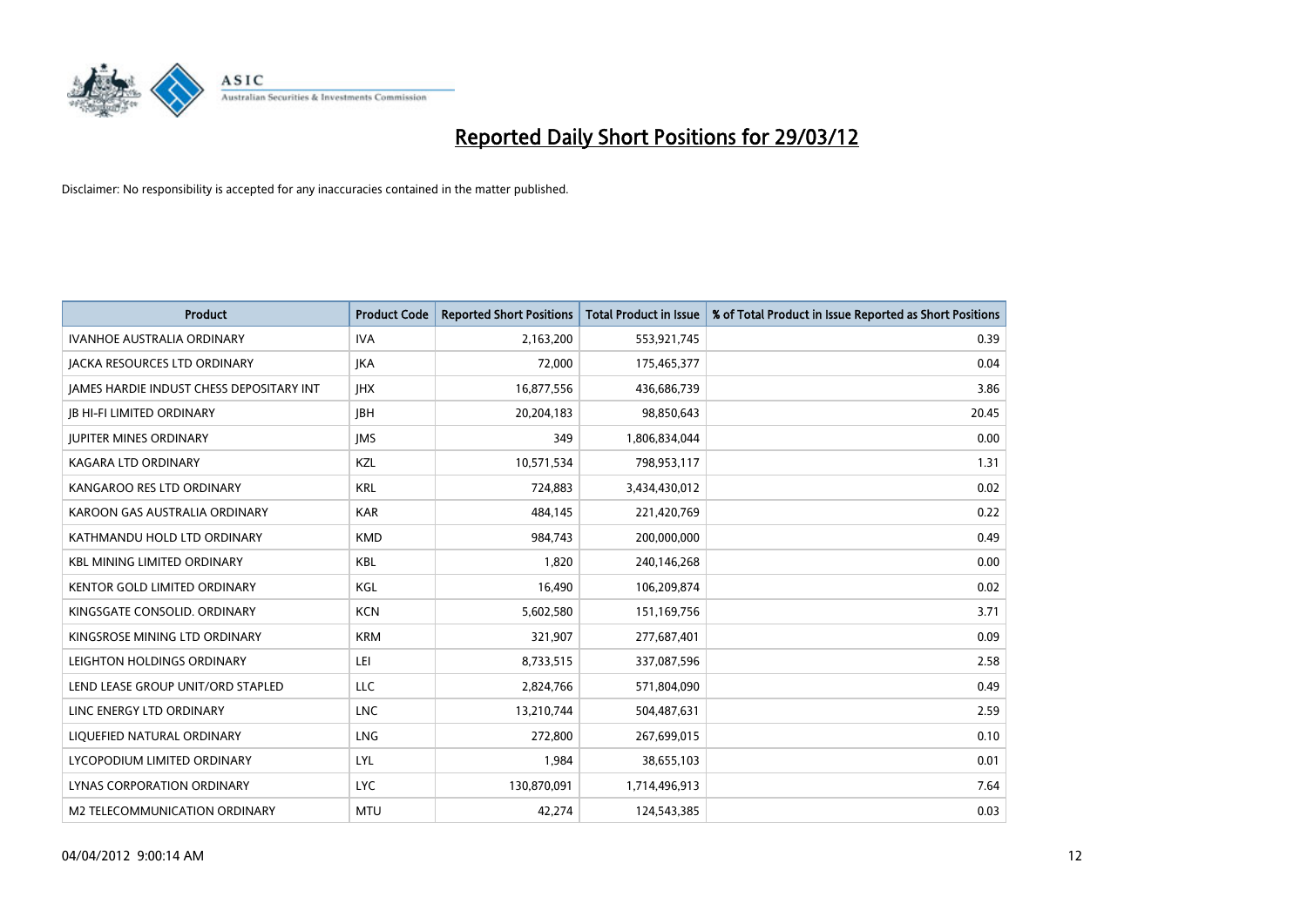

| <b>Product</b>                        | <b>Product Code</b> | <b>Reported Short Positions</b> | <b>Total Product in Issue</b> | % of Total Product in Issue Reported as Short Positions |
|---------------------------------------|---------------------|---------------------------------|-------------------------------|---------------------------------------------------------|
| <b>MACA LIMITED ORDINARY</b>          | <b>MLD</b>          | 16,190                          | 150,000,000                   | 0.01                                                    |
| <b>MACMAHON HOLDINGS ORDINARY</b>     | MAH                 | 3,167,508                       | 738,631,705                   | 0.43                                                    |
| MACO ATLAS ROADS GRP ORDINARY STAPLED | <b>MOA</b>          | 10,800,477                      | 464,279,594                   | 2.31                                                    |
| MACQUARIE GROUP LTD ORDINARY          | <b>MQG</b>          | 7,838,462                       | 348,584,383                   | 2.23                                                    |
| MARENGO MINING ORDINARY               | <b>MGO</b>          | 39,850                          | 1,002,559,863                 | 0.00                                                    |
| <b>MATRIX C &amp; E LTD ORDINARY</b>  | <b>MCE</b>          | 567,221                         | 77,081,507                    | 0.72                                                    |
| <b>MAVERICK DRILLING ORDINARY</b>     | <b>MAD</b>          | 15,383                          | 267,454,286                   | 0.01                                                    |
| MCMILLAN SHAKESPEARE ORDINARY         | <b>MMS</b>          | 20,359                          | 74,523,965                    | 0.02                                                    |
| MEDUSA MINING LTD ORDINARY            | <b>MML</b>          | 2,516,606                       | 188,903,911                   | 1.33                                                    |
| MELBOURNE IT LIMITED ORDINARY         | <b>MLB</b>          | 835                             | 81,352,178                    | 0.00                                                    |
| MEO AUSTRALIA LTD ORDINARY            | <b>MEO</b>          | 5,411,384                       | 539,913,260                   | 1.01                                                    |
| <b>MERMAID MARINE ORDINARY</b>        | <b>MRM</b>          | 378,762                         | 219,311,642                   | 0.17                                                    |
| MESOBLAST LIMITED ORDINARY            | <b>MSB</b>          | 14,356,786                      | 284,478,361                   | 5.07                                                    |
| METALS X LIMITED ORDINARY             | <b>MLX</b>          | 316,923                         | 1,320,540,009                 | 0.03                                                    |
| METCASH LIMITED ORDINARY              | <b>MTS</b>          | 37,859,016                      | 771,345,864                   | 4.88                                                    |
| METMINCO LIMITED ORDINARY             | <b>MNC</b>          | 1,335,548                       | 1,749,541,573                 | 0.07                                                    |
| MHM METALS LIMITED ORDINARY           | <b>MHM</b>          | 57,350                          | 104,210,268                   | 0.06                                                    |
| MICLYN EXP OFFSHR ORDINARY            | <b>MIO</b>          | 35,484                          | 278,515,705                   | 0.01                                                    |
| MIDDLE ISLAND RES ORDINARY            | <b>MDI</b>          | 4,500                           | 89,110,449                    | 0.01                                                    |
| MINCOR RESOURCES NL ORDINARY          | <b>MCR</b>          | 1,490,494                       | 194,749,889                   | 0.76                                                    |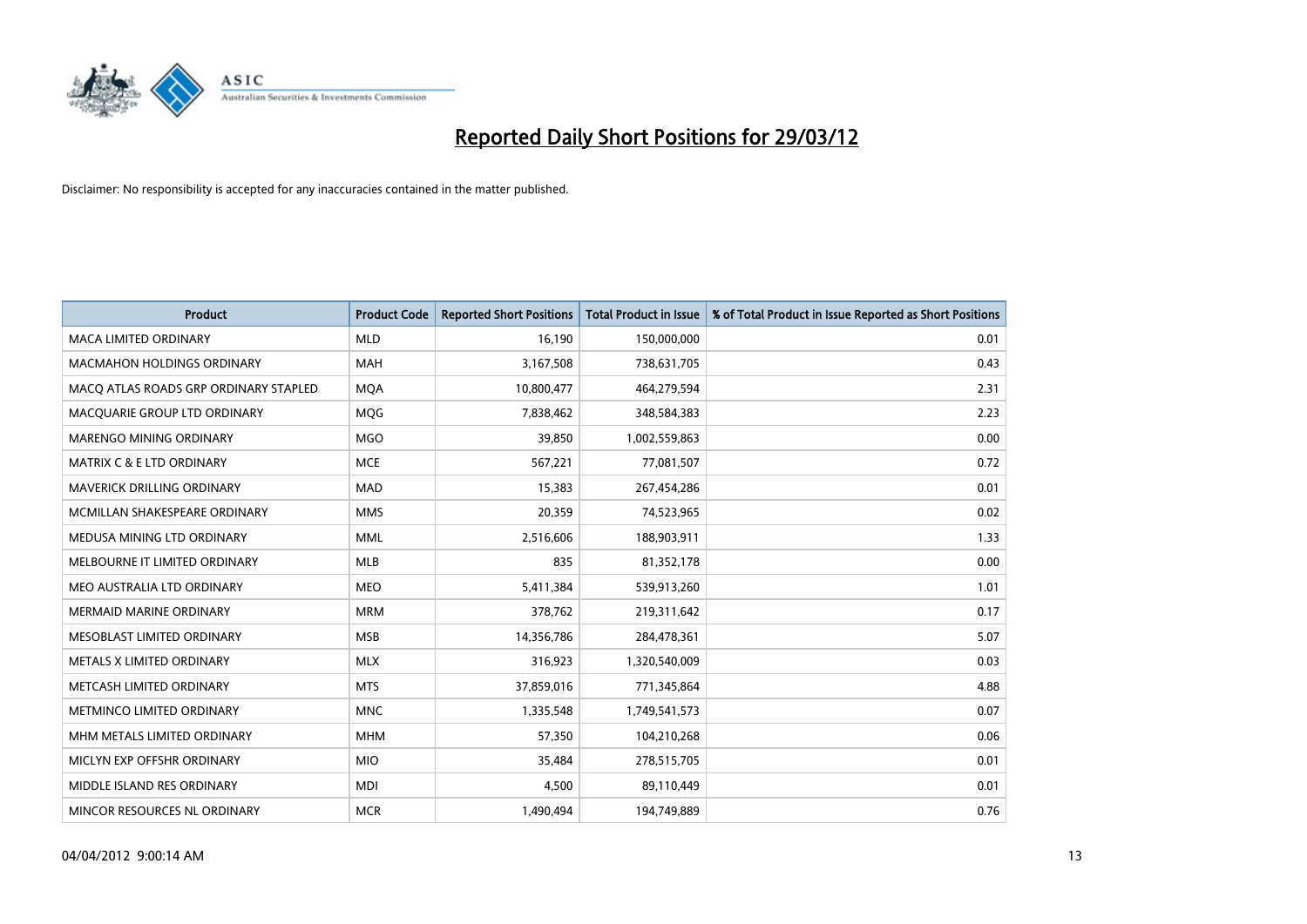

| <b>Product</b>                    | <b>Product Code</b> | <b>Reported Short Positions</b> | <b>Total Product in Issue</b> | % of Total Product in Issue Reported as Short Positions |
|-----------------------------------|---------------------|---------------------------------|-------------------------------|---------------------------------------------------------|
| MINERAL DEPOSITS ORDINARY         | <b>MDL</b>          | 139,359                         | 83,538,786                    | 0.16                                                    |
| MINERAL RESOURCES, ORDINARY       | <b>MIN</b>          | 1,064,774                       | 184,706,489                   | 0.59                                                    |
| MIRABELA NICKEL LTD ORDINARY      | <b>MBN</b>          | 9,454,872                       | 492,516,163                   | 1.91                                                    |
| MIRVAC GROUP STAPLED SECURITIES   | <b>MGR</b>          | 773,362                         | 3,416,996,915                 | 0.02                                                    |
| MOLOPO ENERGY LTD ORDINARY        | <b>MPO</b>          | 585,955                         | 245,579,810                   | 0.23                                                    |
| MOLY MINES LIMITED ORDINARY       | <b>MOL</b>          | 72,227                          | 384,893,989                   | 0.02                                                    |
| MONADELPHOUS GROUP ORDINARY       | <b>MND</b>          | 2,305,574                       | 88,674,327                    | 2.60                                                    |
| MORTGAGE CHOICE LTD ORDINARY      | <b>MOC</b>          | 2,240,355                       | 120,319,572                   | 1.86                                                    |
| <b>MOUNT GIBSON IRON ORDINARY</b> | <b>MGX</b>          | 3,502,964                       | 1,082,570,693                 | 0.32                                                    |
| MURCHISON METALS LTD ORDINARY     | <b>MMX</b>          | 3,841,690                       | 450,093,277                   | 0.85                                                    |
| MYER HOLDINGS LTD ORDINARY        | <b>MYR</b>          | 68,917,369                      | 583,384,551                   | 11.79                                                   |
| NATIONAL AUST. BANK ORDINARY      | <b>NAB</b>          | 13,314,681                      | 2,239,201,841                 | 0.57                                                    |
| NAVIGATOR RESOURCES ORDINARY      | <b>NAV</b>          | 500                             | 2,222,216,576                 | 0.00                                                    |
| NAVITAS LIMITED ORDINARY          | <b>NVT</b>          | 7,727,192                       | 375,318,628                   | 2.05                                                    |
| NEON ENERGY LIMITED ORDINARY      | <b>NEN</b>          | 20,100                          | 436,414,518                   | 0.00                                                    |
| NEW HOPE CORPORATION ORDINARY     | <b>NHC</b>          | 315,348                         | 830,411,534                   | 0.03                                                    |
| NEWCREST MINING ORDINARY          | <b>NCM</b>          | 858,613                         | 764,960,000                   | 0.09                                                    |
| NEWS CORP A NON-VOTING CDI        | <b>NWSLV</b>        | 3,394,972                       | 1,651,788,101                 | 0.19                                                    |
| NEWS CORP B VOTING CDI            | <b>NWS</b>          | 1,623,742                       | 798,520,953                   | 0.18                                                    |
| NEXTDC LIMITED ORDINARY           | <b>NXT</b>          | 401,938                         | 123,533,558                   | 0.31                                                    |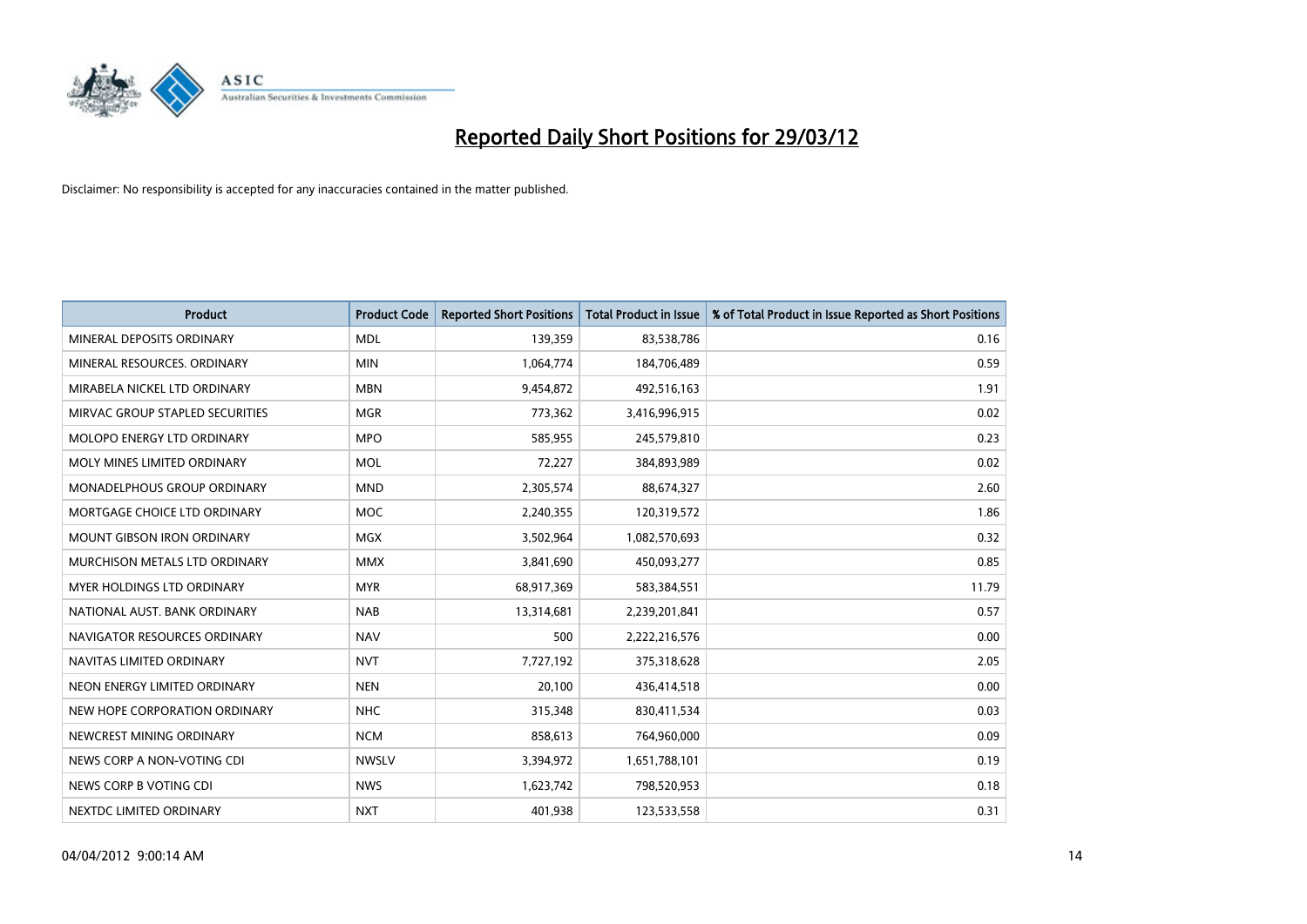

| <b>Product</b>                        | <b>Product Code</b> | <b>Reported Short Positions</b> | <b>Total Product in Issue</b> | % of Total Product in Issue Reported as Short Positions |
|---------------------------------------|---------------------|---------------------------------|-------------------------------|---------------------------------------------------------|
| NEXUS ENERGY LIMITED ORDINARY         | <b>NXS</b>          | 4,807,337                       | 1,326,821,159                 | 0.35                                                    |
| NIDO PETROLEUM ORDINARY               | <b>NDO</b>          | 105,313                         | 1,389,163,151                 | 0.01                                                    |
| NKWE PLATINUM 10C US COMMON           | <b>NKP</b>          | 49                              | 559,651,184                   | 0.00                                                    |
| NOBLE MINERAL RES ORDINARY            | <b>NMG</b>          | 2,042,539                       | 552,170,653                   | 0.37                                                    |
| NORFOLK GROUP ORDINARY                | <b>NFK</b>          | 20                              | 158,890,730                   | 0.00                                                    |
| NORTHERN IRON LTD ORDINARY            | <b>NFE</b>          | 284,665                         | 369,980,113                   | 0.07                                                    |
| NORTHERN STAR ORDINARY                | <b>NST</b>          | 38,011                          | 402,170,706                   | 0.01                                                    |
| NRW HOLDINGS LIMITED ORDINARY         | <b>NWH</b>          | 1,669,123                       | 278,888,011                   | 0.61                                                    |
| NUCOAL RESOURCES LTD ORDINARY         | <b>NCR</b>          | 1,778,532                       | 747,499,169                   | 0.24                                                    |
| NUFARM LIMITED ORDINARY               | <b>NUF</b>          | 4,740,252                       | 262,018,057                   | 1.80                                                    |
| OAKTON LIMITED ORDINARY               | <b>OKN</b>          | 331,789                         | 93,800,235                    | 0.36                                                    |
| OCEANAGOLD CORP. CHESS DEPOSITARY INT | <b>OGC</b>          | 1,132,193                       | 262,827,709                   | 0.42                                                    |
| OIL SEARCH LTD ORDINARY               | OSH                 | 11,640,135                      | 1,325,155,171                 | 0.83                                                    |
| OM HOLDINGS LIMITED ORDINARY          | OMH                 | 5,224,954                       | 604,105,150                   | 0.85                                                    |
| <b>ONESTEEL LIMITED ORDINARY</b>      | OST                 | 35,196,410                      | 1,342,393,583                 | 2.63                                                    |
| ORICA LIMITED ORDINARY                | ORI                 | 4,524,226                       | 365,007,037                   | 1.23                                                    |
| ORIGIN ENERGY ORDINARY                | <b>ORG</b>          | 7,823,729                       | 1,086,259,494                 | 0.72                                                    |
| OROCOBRE LIMITED ORDINARY             | <b>ORE</b>          | 4,903                           | 103,195,029                   | 0.00                                                    |
| OROTONGROUP LIMITED ORDINARY          | ORL                 | 9,705                           | 40,880,902                    | 0.02                                                    |
| OZ MINERALS ORDINARY                  | OZL                 | 5,317,398                       | 312,435,187                   | 1.73                                                    |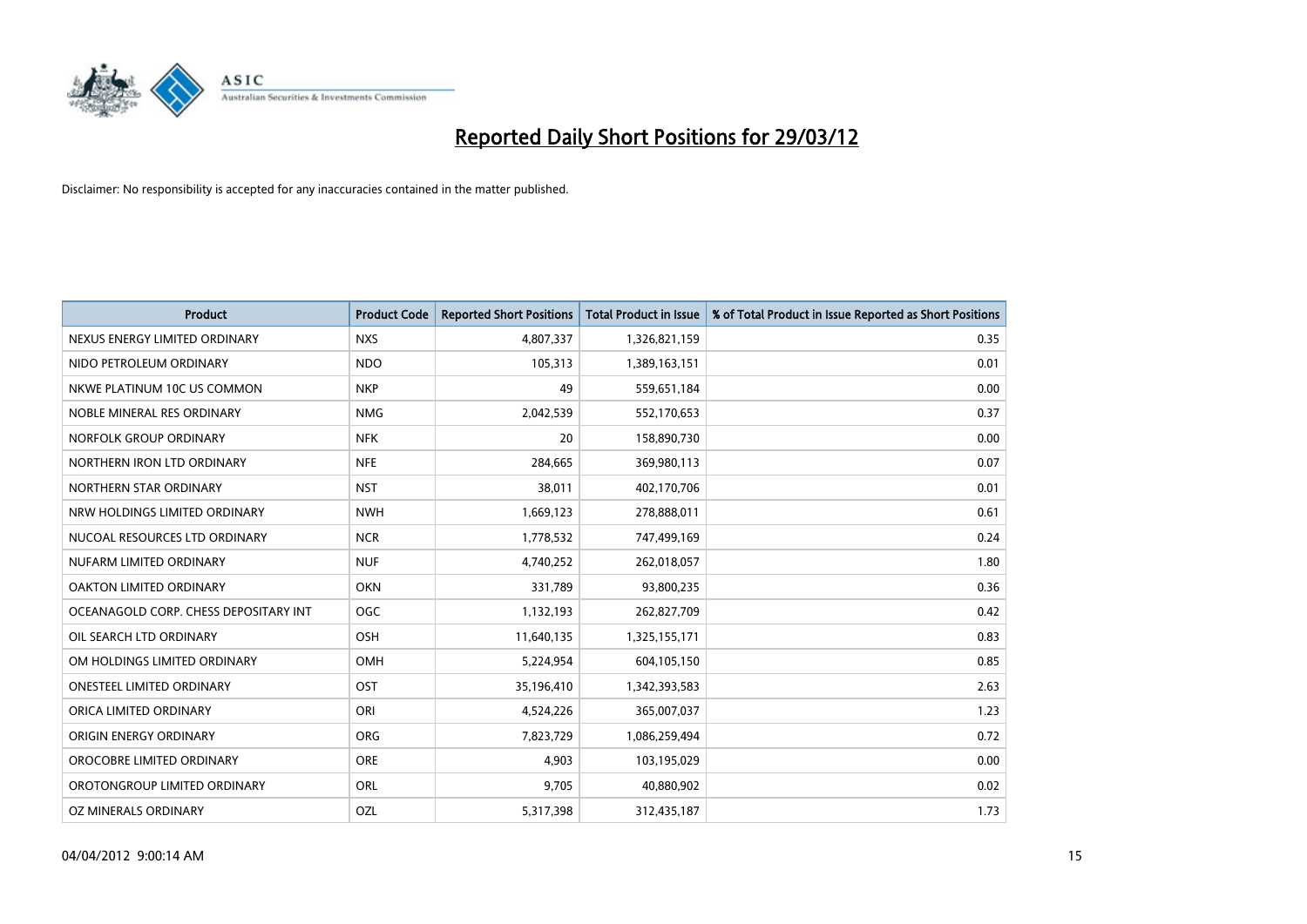

| <b>Product</b>                 | <b>Product Code</b> | <b>Reported Short Positions</b> | <b>Total Product in Issue</b> | % of Total Product in Issue Reported as Short Positions |
|--------------------------------|---------------------|---------------------------------|-------------------------------|---------------------------------------------------------|
| <b>PACIFIC BRANDS ORDINARY</b> | <b>PBG</b>          | 3,867,268                       | 912,915,695                   | 0.42                                                    |
| PALADIN ENERGY LTD ORDINARY    | <b>PDN</b>          | 27,812,546                      | 835,645,290                   | 3.34                                                    |
| PANAUST LIMITED ORDINARY       | <b>PNA</b>          | 1,502,025                       | 602,479,854                   | 0.25                                                    |
| PANORAMIC RESOURCES ORDINARY   | PAN                 | 692,752                         | 207,050,710                   | 0.34                                                    |
| PAPERLINX LIMITED ORDINARY     | <b>PPX</b>          | 1,237,455                       | 609,280,761                   | 0.20                                                    |
| PAPILLON RES LTD ORDINARY      | PIR                 | 52,494                          | 240,722,470                   | 0.02                                                    |
| PEET LIMITED ORDINARY          | <b>PPC</b>          | 227,646                         | 320,170,604                   | 0.07                                                    |
| PENINSULA ENERGY LTD ORDINARY  | <b>PEN</b>          | 4,390,769                       | 2,150,533,341                 | 0.20                                                    |
| PERILYA LIMITED ORDINARY       | PEM                 | 517,664                         | 769,316,426                   | 0.06                                                    |
| PERPETUAL LIMITED ORDINARY     | PPT                 | 2,142,982                       | 41,980,678                    | 5.10                                                    |
| PERSEUS MINING LTD ORDINARY    | PRU                 | 5,384,350                       | 457,962,088                   | 1.16                                                    |
| PHARMAXIS LTD ORDINARY         | <b>PXS</b>          | 2,964,470                       | 305,890,989                   | 0.97                                                    |
| PHOSPHAGENICS LTD. ORDINARY    | <b>POH</b>          | 786,000                         | 1,017,565,957                 | 0.07                                                    |
| PLATINUM ASSET ORDINARY        | <b>PTM</b>          | 7,661,703                       | 561,347,878                   | 1.36                                                    |
| PLATINUM AUSTRALIA ORDINARY    | <b>PLA</b>          | 545,677                         | 504,968,043                   | 0.10                                                    |
| PMI GOLD CORP CDI 1:1          | <b>PVM</b>          | 4,613                           | 58,931,262                    | 0.01                                                    |
| PMP LIMITED ORDINARY           | <b>PMP</b>          | 28,630                          | 323,781,124                   | 0.01                                                    |
| PREMIER INVESTMENTS ORDINARY   | <b>PMV</b>          | 638,208                         | 155,062,831                   | 0.41                                                    |
| PRIMA BIOMED LTD ORDINARY      | <b>PRR</b>          | 5,642,302                       | 1,065,063,388                 | 0.52                                                    |
| PRIMARY HEALTH CARE ORDINARY   | PRY                 | 12,112,094                      | 500,406,679                   | 2.40                                                    |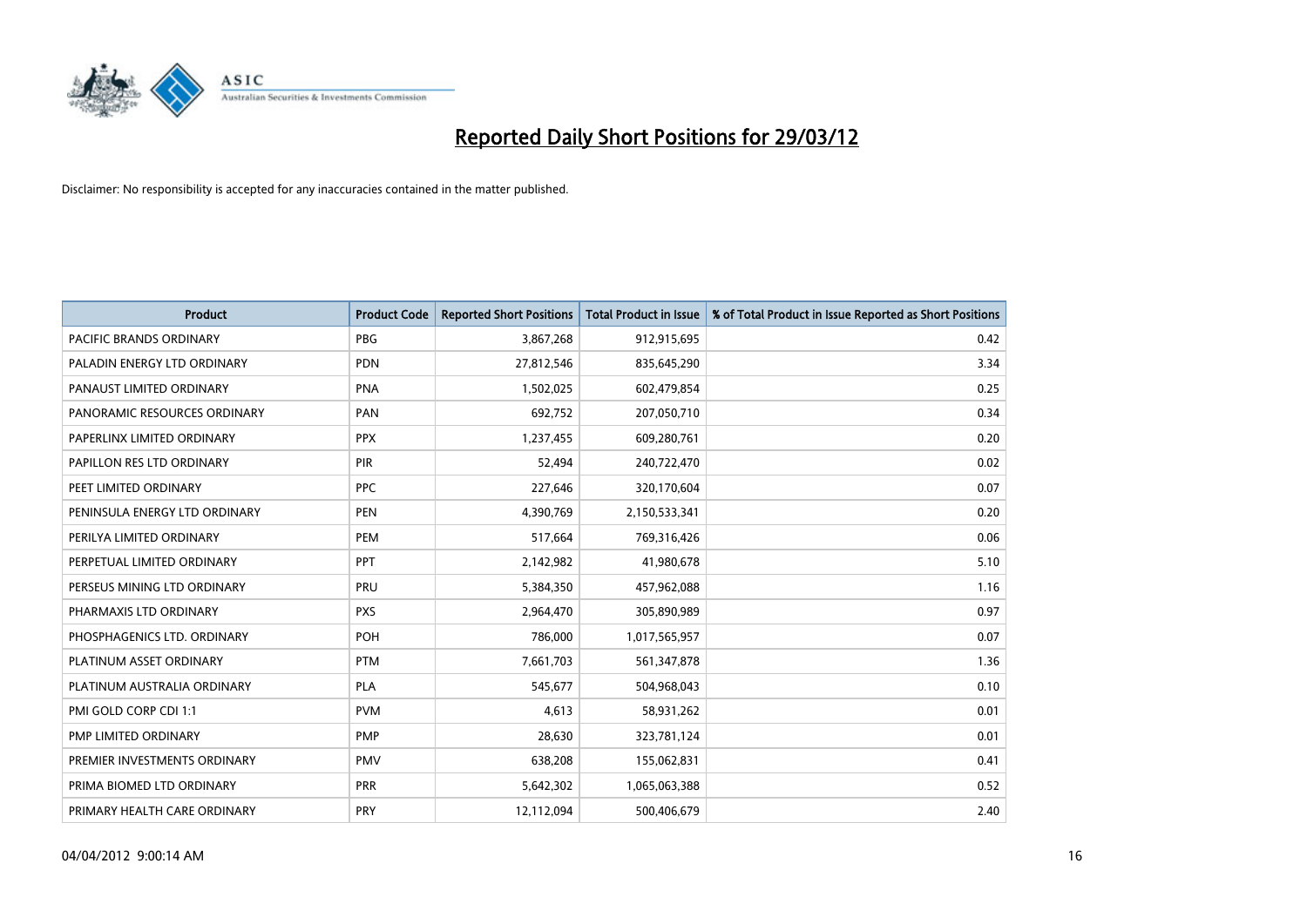

| <b>Product</b>                      | <b>Product Code</b> | <b>Reported Short Positions</b> | <b>Total Product in Issue</b> | % of Total Product in Issue Reported as Short Positions |
|-------------------------------------|---------------------|---------------------------------|-------------------------------|---------------------------------------------------------|
| PRIMEAG AUSTRALIA ORDINARY          | PAG                 | 62,304                          | 266,394,444                   | 0.02                                                    |
| PROGRAMMED ORDINARY                 | <b>PRG</b>          | 276,711                         | 118,173,778                   | 0.22                                                    |
| <b>QANTAS AIRWAYS ORDINARY</b>      | QAN                 | 20,560,388                      | 2,265,123,620                 | 0.91                                                    |
| OBE INSURANCE GROUP ORDINARY        | <b>OBE</b>          | 30,470,640                      | 1,157,601,767                 | 2.63                                                    |
| OR NATIONAL LIMITED ORDINARY        | QRN                 | 12,791,324                      | 2,440,000,000                 | 0.52                                                    |
| ORXPHARMA LTD ORDINARY              | <b>QRX</b>          | 657,949                         | 144,499,706                   | 0.45                                                    |
| <b>QUBE LOGISTICS HLDG ORDINARY</b> | QUB                 | 2,251,735                       | 907,710,970                   | 0.26                                                    |
| RAMELIUS RESOURCES ORDINARY         | <b>RMS</b>          | 955,087                         | 335,775,519                   | 0.28                                                    |
| RAMSAY HEALTH CARE ORDINARY         | <b>RHC</b>          | 2,160,664                       | 202,081,252                   | 1.04                                                    |
| RANGE RESOURCES LTD ORDINARY        | <b>RRS</b>          | 939                             | 2,118,880,660                 | 0.00                                                    |
| <b>RCR TOMLINSON ORDINARY</b>       | <b>RCR</b>          | 4,057                           | 133,988,971                   | 0.00                                                    |
| <b>REA GROUP ORDINARY</b>           | <b>REA</b>          | 208,923                         | 131,714,699                   | 0.16                                                    |
| <b>RECKON LIMITED ORDINARY</b>      | <b>RKN</b>          | 809,300                         | 132,839,672                   | 0.61                                                    |
| <b>RED 5 LIMITED ORDINARY</b>       | <b>RED</b>          | 4,688                           | 135,488,008                   | 0.00                                                    |
| <b>RED GUM RES LTD ORDINARY</b>     | <b>RGX</b>          | 87,500                          | 38,493,000                    | 0.23                                                    |
| REDBANK ENERGY LTD ORDINARY         | AEJ                 | 19                              | 786,287                       | 0.00                                                    |
| <b>REGIS RESOURCES ORDINARY</b>     | <b>RRL</b>          | 648,796                         | 449,527,476                   | 0.15                                                    |
| RESMED INC CDI 10:1                 | <b>RMD</b>          | 3,897,245                       | 1,556,242,300                 | 0.23                                                    |
| <b>RESOLUTE MINING ORDINARY</b>     | <b>RSG</b>          | 2,337,326                       | 655,756,462                   | 0.33                                                    |
| RESOURCE EQUIP LTD ORDINARY         | <b>RQL</b>          | 1,383                           | 247,044,935                   | 0.00                                                    |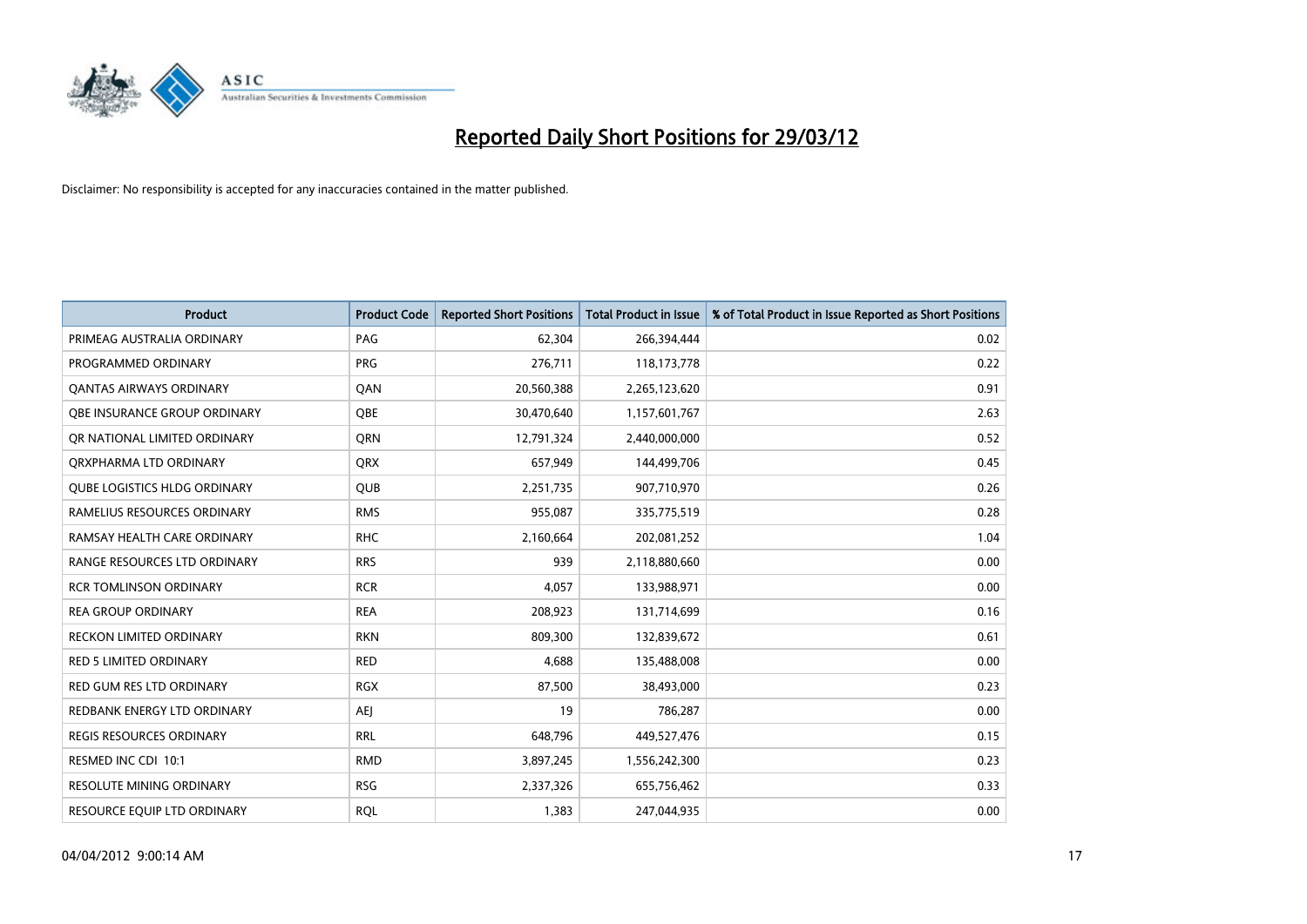

| <b>Product</b>                      | <b>Product Code</b> | <b>Reported Short Positions</b> | <b>Total Product in Issue</b> | % of Total Product in Issue Reported as Short Positions |
|-------------------------------------|---------------------|---------------------------------|-------------------------------|---------------------------------------------------------|
| <b>RESOURCE GENERATION ORDINARY</b> | <b>RES</b>          | 973                             | 262,895,652                   | 0.00                                                    |
| REVERSE CORP LIMITED ORDINARY       | <b>REF</b>          | 100                             | 92,382,175                    | 0.00                                                    |
| REX MINERALS LIMITED ORDINARY       | <b>RXM</b>          | 840,321                         | 153,847,284                   | 0.54                                                    |
| RHG LIMITED ORDINARY                | <b>RHG</b>          | 31,776                          | 308,483,177                   | 0.01                                                    |
| <b>RIALTO ENERGY ORDINARY</b>       | <b>RIA</b>          | 2,938,941                       | 607,640,124                   | 0.49                                                    |
| <b>RIDLEY CORPORATION ORDINARY</b>  | <b>RIC</b>          | 77,788                          | 307,817,071                   | 0.02                                                    |
| RIO TINTO LIMITED ORDINARY          | <b>RIO</b>          | 18,565,177                      | 435,758,720                   | 4.23                                                    |
| ROC OIL COMPANY ORDINARY            | <b>ROC</b>          | 2,804,986                       | 682,506,352                   | 0.41                                                    |
| <b>RURALCO HOLDINGS ORDINARY</b>    | <b>RHL</b>          | 12,000                          | 55,019,284                    | 0.02                                                    |
| SAI GLOBAL LIMITED ORDINARY         | SAI                 | 2,626,771                       | 202,526,641                   | 1.28                                                    |
| SALMAT LIMITED ORDINARY             | <b>SLM</b>          | 1,612,610                       | 159,802,174                   | 1.00                                                    |
| SAMSON OIL & GAS LTD ORDINARY       | SSN                 | 3,207,000                       | 1,758,622,297                 | 0.18                                                    |
| SANDFIRE RESOURCES ORDINARY         | <b>SFR</b>          | 1,737,538                       | 151,152,635                   | 1.16                                                    |
| SANTOS LTD ORDINARY                 | <b>STO</b>          | 14,472,543                      | 942,520,812                   | 1.51                                                    |
| SARACEN MINERAL ORDINARY            | <b>SAR</b>          | 619,654                         | 594,408,040                   | 0.11                                                    |
| SEDGMAN LIMITED ORDINARY            | SDM                 | 30,997                          | 212,715,619                   | 0.01                                                    |
| SEEK LIMITED ORDINARY               | <b>SEK</b>          | 12,535,832                      | 337,101,307                   | 3.71                                                    |
| SEGUE RESOURCES ORDINARY            | <b>SEG</b>          | 400,000                         | 531,348,756                   | 0.08                                                    |
| SENEX ENERGY LIMITED ORDINARY       | <b>SXY</b>          | 335,627                         | 923,847,416                   | 0.03                                                    |
| SERVCORP LIMITED ORDINARY           | SRV                 | 26,183                          | 98,440,807                    | 0.03                                                    |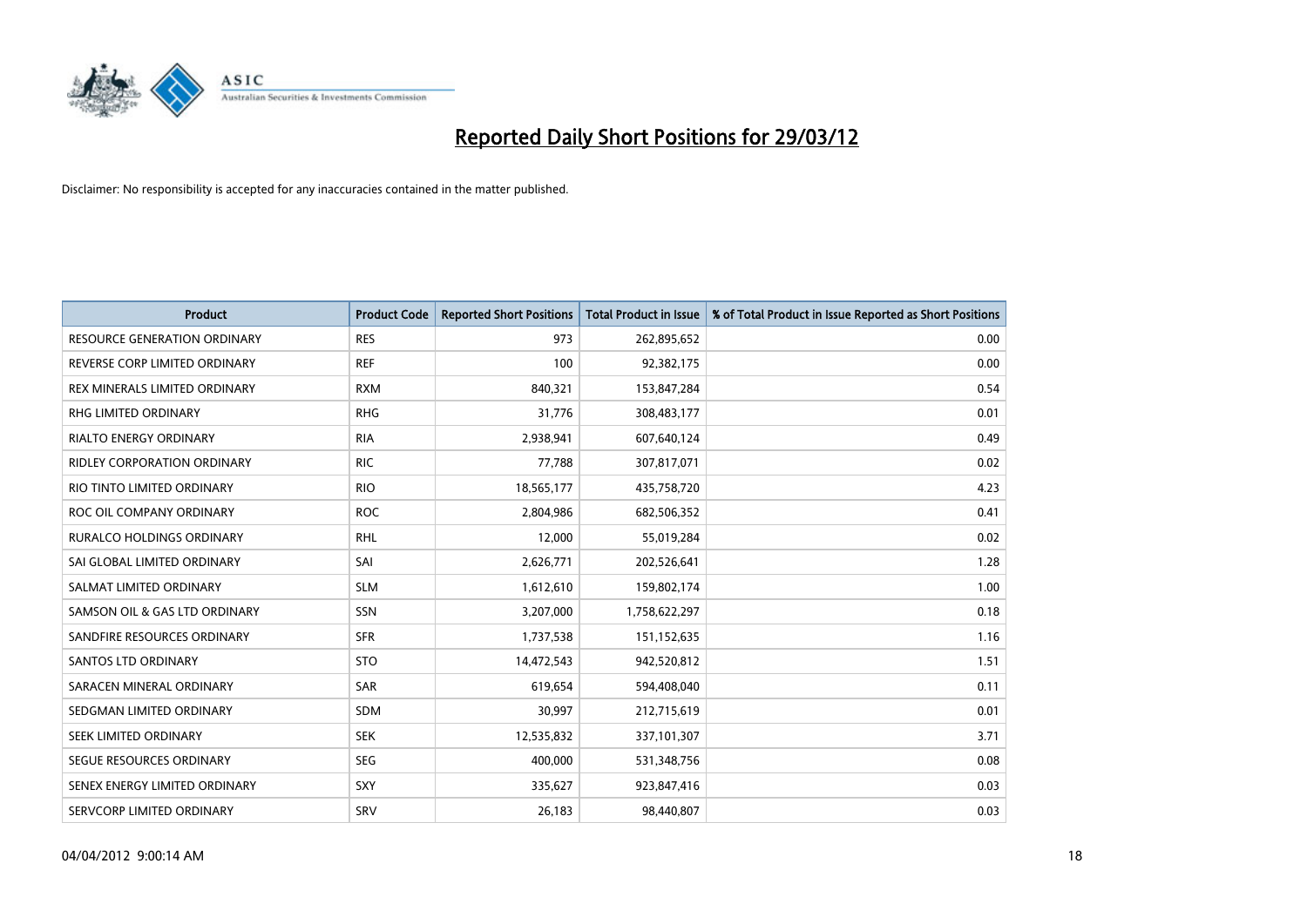

| <b>Product</b>                           | <b>Product Code</b> | <b>Reported Short Positions</b> | <b>Total Product in Issue</b> | % of Total Product in Issue Reported as Short Positions |
|------------------------------------------|---------------------|---------------------------------|-------------------------------|---------------------------------------------------------|
| SERVICE STREAM ORDINARY                  | SSM                 | 400                             | 283,418,867                   | 0.00                                                    |
| SEVEN GROUP HOLDINGS ORDINARY            | <b>SVW</b>          | 315,663                         | 307,410,281                   | 0.10                                                    |
| SEVEN WEST MEDIA LTD ORDINARY            | <b>SWM</b>          | 12,305,287                      | 645,719,542                   | 1.89                                                    |
| SIGMA PHARMACEUTICAL ORDINARY            | <b>SIP</b>          | 5,765,255                       | 1,178,626,572                 | 0.49                                                    |
| SILEX SYSTEMS ORDINARY                   | <b>SLX</b>          | 553,414                         | 170,143,997                   | 0.32                                                    |
| SILVER LAKE RESOURCE ORDINARY            | <b>SLR</b>          | 825,218                         | 220,264,064                   | 0.38                                                    |
| SIMS METAL MGMT LTD ORDINARY             | SGM                 | 7,087,618                       | 205,856,443                   | 3.44                                                    |
| SINGAPORE TELECOMM. CHESS DEPOSITARY INT | <b>SGT</b>          | 9,558,396                       | 176,974,336                   | 5.40                                                    |
| SIRTEX MEDICAL ORDINARY                  | <b>SRX</b>          | 60                              | 55,768,136                    | 0.00                                                    |
| SKILLED GROUP LTD ORDINARY               | <b>SKE</b>          | 958,434                         | 233,487,276                   | 0.40                                                    |
| SKY CITY ENTERTAIN. ORDINARY             | <b>SKC</b>          | 716,706                         | 576,958,340                   | 0.12                                                    |
| SMS MANAGEMENT, ORDINARY                 | <b>SMX</b>          | 460,740                         | 68,290,180                    | 0.67                                                    |
| SONIC HEALTHCARE ORDINARY                | <b>SHL</b>          | 6,768,720                       | 389,969,875                   | 1.76                                                    |
| SOUL PATTINSON (W.H) ORDINARY            | SOL                 | 15,158                          | 239,395,320                   | 0.01                                                    |
| SOUTH BOULDER MINES ORDINARY             | <b>STB</b>          | 106,967                         | 116,232,826                   | 0.09                                                    |
| SP AUSNET STAPLED SECURITIES             | SPN                 | 2,164,556                       | 2,896,219,682                 | 0.07                                                    |
| SPARK INFRASTRUCTURE STAPLED NOTE & UNIT | SKI                 | 19,478,361                      | 1,326,734,264                 | 1.47                                                    |
| SPECIALTY FASHION ORDINARY               | <b>SFH</b>          | 2,099,171                       | 192,086,121                   | 1.09                                                    |
| SPOTLESS GROUP LTD ORDINARY              | <b>SPT</b>          | 819,049                         | 265,454,407                   | 0.31                                                    |
| ST BARBARA LIMITED ORDINARY              | <b>SBM</b>          | 8,476,333                       | 325,615,389                   | 2.60                                                    |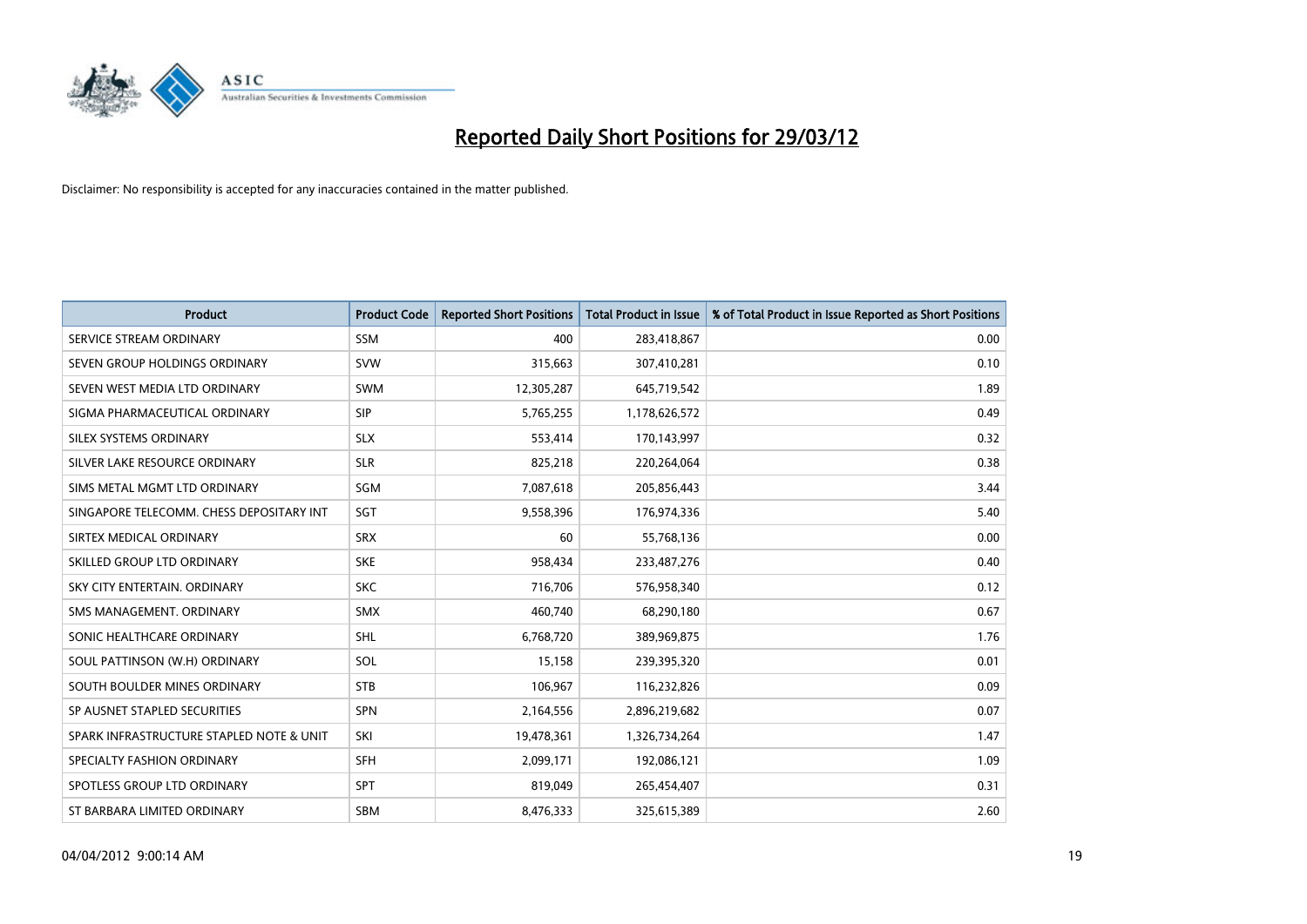

| <b>Product</b>                   | <b>Product Code</b> | <b>Reported Short Positions</b> | <b>Total Product in Issue</b> | % of Total Product in Issue Reported as Short Positions |
|----------------------------------|---------------------|---------------------------------|-------------------------------|---------------------------------------------------------|
| STARPHARMA HOLDINGS ORDINARY     | <b>SPL</b>          | 2,260,580                       | 280,772,451                   | 0.80                                                    |
| STHN CROSS MEDIA ORDINARY        | <b>SXL</b>          | 3,667,910                       | 704,594,449                   | 0.53                                                    |
| STOCKLAND UNITS/ORD STAPLED      | SGP                 | 25,490,723                      | 2,282,906,147                 | 1.12                                                    |
| STRAITS RES LTD. ORDINARY        | SRQ                 | 247,209                         | 402,208,687                   | 0.06                                                    |
| STRIKE ENERGY LTD ORDINARY       | <b>STX</b>          | 310,400                         | 496,872,605                   | 0.06                                                    |
| STW COMMUNICATIONS ORDINARY      | SGN                 | 4,282                           | 362,798,351                   | 0.00                                                    |
| SUNCORP GROUP LTD ORDINARY       | <b>SUN</b>          | 11,371,419                      | 1,286,600,980                 | 0.88                                                    |
| SUNDANCE ENERGY ORDINARY         | <b>SEA</b>          | 254,718                         | 277,098,474                   | 0.09                                                    |
| SUNDANCE RESOURCES ORDINARY      | <b>SDL</b>          | 9,782,193                       | 2,933,534,505                 | 0.34                                                    |
| SUNLAND GROUP LTD ORDINARY       | <b>SDG</b>          | 91,510                          | 201,578,526                   | 0.05                                                    |
| SUPER RET REP LTD ORDINARY       | SUL                 | 1,232,480                       | 195,004,593                   | 0.63                                                    |
| SYD AIRPORT STAPLED US PROHIBIT. | <b>SYD</b>          | 5,857,916                       | 1,861,210,782                 | 0.31                                                    |
| TABCORP HOLDINGS LTD ORDINARY    | <b>TAH</b>          | 4,960,112                       | 730,113,969                   | 0.67                                                    |
| <b>TANAMI GOLD NL ORDINARY</b>   | <b>TAM</b>          | 121,493                         | 261,132,677                   | 0.05                                                    |
| TAP OIL LIMITED ORDINARY         | <b>TAP</b>          | 2,777,167                       | 241,295,311                   | 1.14                                                    |
| TARUGA GOLD LTD ORDINARY         | <b>TAR</b>          | 50,000                          | 33,116,000                    | 0.15                                                    |
| TASSAL GROUP LIMITED ORDINARY    | <b>TGR</b>          | 65,468                          | 146,304,404                   | 0.03                                                    |
| <b>TATTS GROUP LTD ORDINARY</b>  | <b>TTS</b>          | 13,073,385                      | 1,340,770,798                 | 0.97                                                    |
| <b>TECHNOLOGY ONE ORDINARY</b>   | <b>TNE</b>          | 500                             | 304,910,455                   | 0.00                                                    |
| TELECOM CORPORATION ORDINARY     | <b>TEL</b>          | 8,078,209                       | 1,925,427,596                 | 0.42                                                    |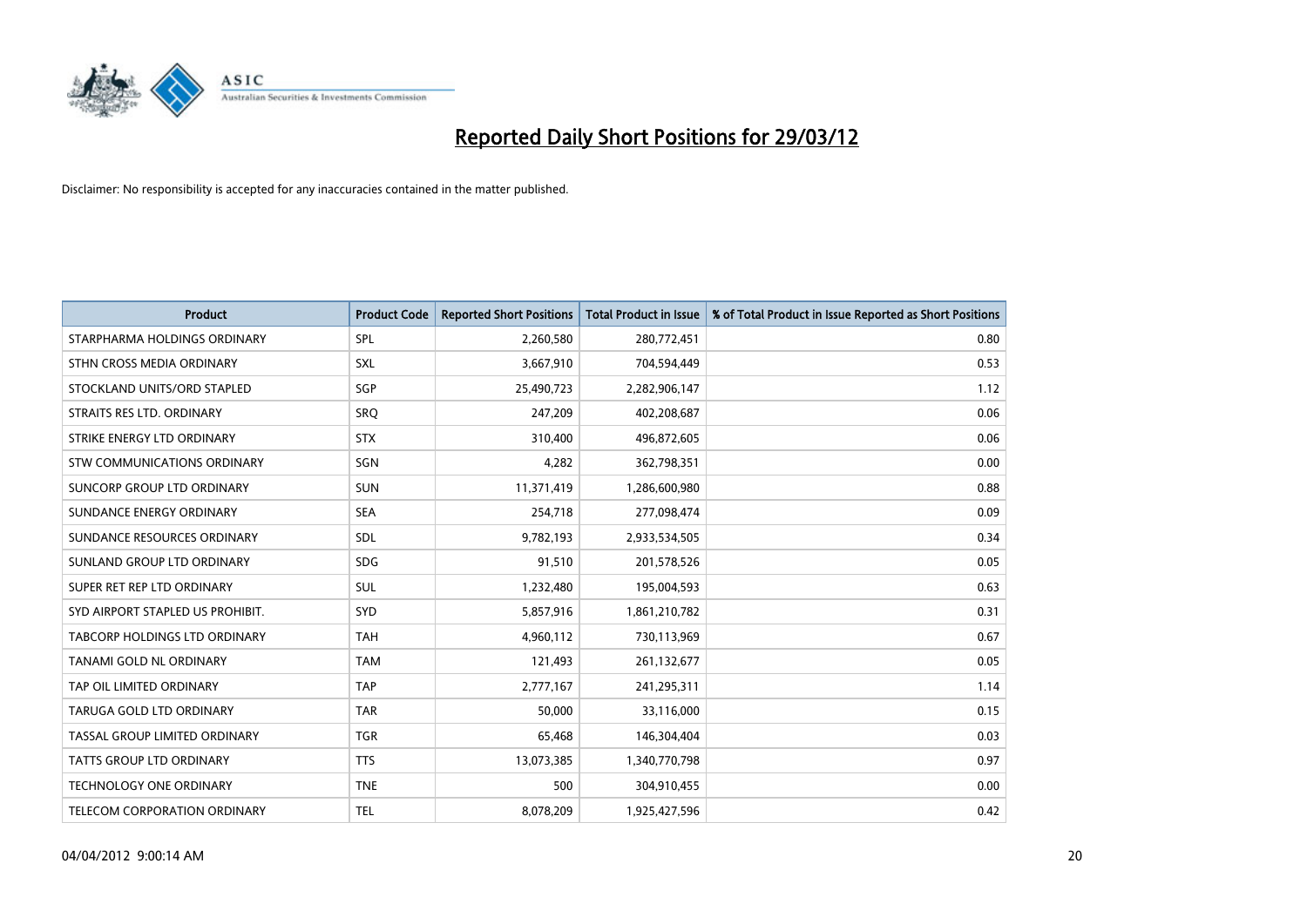

| <b>Product</b>                       | <b>Product Code</b> | <b>Reported Short Positions</b> | <b>Total Product in Issue</b> | % of Total Product in Issue Reported as Short Positions |
|--------------------------------------|---------------------|---------------------------------|-------------------------------|---------------------------------------------------------|
| <b>TELSTRA CORPORATION, ORDINARY</b> | <b>TLS</b>          | 30,281,771                      | 12,443,074,357                | 0.22                                                    |
| TEN NETWORK HOLDINGS ORDINARY        | <b>TEN</b>          | 57,749,273                      | 1,045,236,720                 | 5.51                                                    |
| TERANGA GOLD CORP CDI 1:1            | <b>TGZ</b>          | 254,193                         | 155,865,666                   | 0.15                                                    |
| TEXON PETROLEUM LTD ORDINARY         | <b>TXN</b>          | 10,590                          | 242,539,848                   | 0.00                                                    |
| TFS CORPORATION LTD ORDINARY         | <b>TFC</b>          | 1                               | 279,621,829                   | 0.00                                                    |
| THAKRAL HOLDINGS GRP ORDINARY/UNIT   | <b>THG</b>          | $\overline{2}$                  | 585,365,014                   | 0.00                                                    |
| THE REJECT SHOP ORDINARY             | <b>TRS</b>          | 1,510,631                       | 26,071,170                    | 5.80                                                    |
| THINKSMART LIMITED ORDINARY          | <b>TSM</b>          | 100,000                         | 156,005,431                   | 0.06                                                    |
| THORN GROUP LIMITED ORDINARY         | <b>TGA</b>          | 199,204                         | 146,374,703                   | 0.13                                                    |
| <b>TIGER RESOURCES ORDINARY</b>      | <b>TGS</b>          | 3,944,135                       | 673,470,269                   | 0.56                                                    |
| TISHMAN SPEYER UNITS                 | <b>TSO</b>          | 38,314                          | 338,440,904                   | 0.01                                                    |
| TOLL HOLDINGS LTD ORDINARY           | <b>TOL</b>          | 24,561,991                      | 717,133,875                   | 3.40                                                    |
| TOX FREE SOLUTIONS ORDINARY          | <b>TOX</b>          | 20,494                          | 114,653,108                   | 0.02                                                    |
| TPG TELECOM LIMITED ORDINARY         | <b>TPM</b>          | 2,117,630                       | 793,808,141                   | 0.26                                                    |
| <b>TRADE ME GROUP ORDINARY</b>       | <b>TME</b>          | 11,155                          | 395,745,510                   | 0.00                                                    |
| <b>TRANSFIELD SERVICES ORDINARY</b>  | <b>TSE</b>          | 3,385,186                       | 542,977,583                   | 0.63                                                    |
| TRANSPACIFIC INDUST. ORDINARY        | <b>TPI</b>          | 4,049,688                       | 1,578,209,025                 | 0.25                                                    |
| TRANSURBAN GROUP TRIPLE STAPLED SEC. | <b>TCL</b>          | 3,219,400                       | 1,458,321,112                 | 0.20                                                    |
| TREASURY WINE ESTATE ORDINARY        | <b>TWE</b>          | 14,142,074                      | 647,227,144                   | 2.19                                                    |
| TROY RESOURCES LTD ORDINARY          | <b>TRY</b>          | 414,566                         | 88,974,149                    | 0.46                                                    |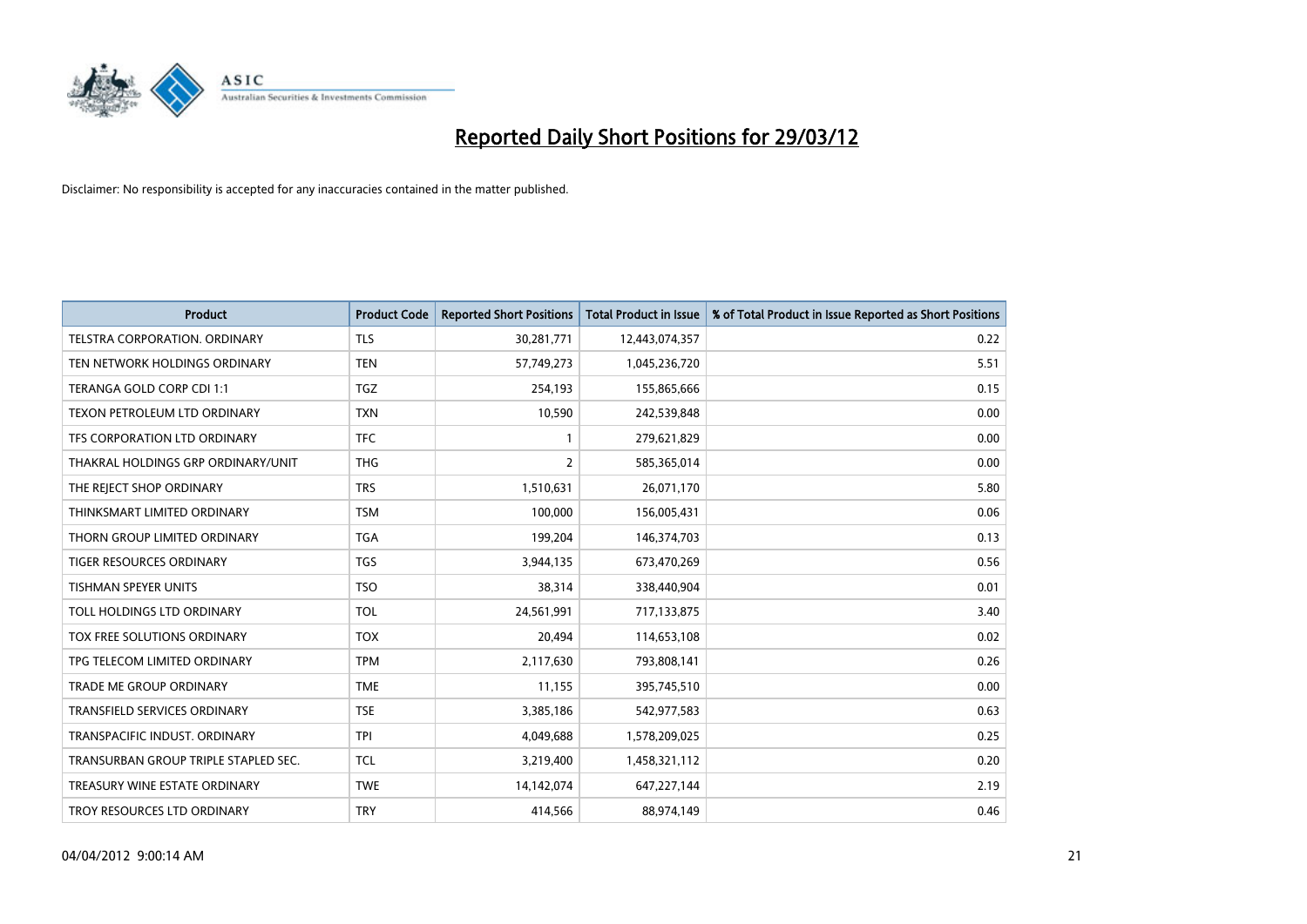

| <b>Product</b>                         | <b>Product Code</b> | <b>Reported Short Positions</b> | <b>Total Product in Issue</b> | % of Total Product in Issue Reported as Short Positions |
|----------------------------------------|---------------------|---------------------------------|-------------------------------|---------------------------------------------------------|
| <b>UGL LIMITED ORDINARY</b>            | UGL                 | 4,830,004                       | 166,315,038                   | 2.89                                                    |
| UNILIFE CORPORATION CDI 6:1            | <b>UNS</b>          | 210,984                         | 263,797,950                   | 0.07                                                    |
| UXC LIMITED ORDINARY                   | <b>UXC</b>          | 10,265                          | 304,995,791                   | 0.00                                                    |
| <b>VENTURE MINERALS ORDINARY</b>       | <b>VMS</b>          | 246,222                         | 232,468,592                   | 0.10                                                    |
| <b>VIEW RESOURCES LTD ORDINARY</b>     | <b>VRE</b>          | 1,760                           | 1,031,953,670                 | 0.00                                                    |
| <b>VIRGIN AUS HLDG LTD ORDINARY</b>    | VAH                 | 3,510,302                       | 2,210,197,600                 | 0.16                                                    |
| <b>WATPAC LIMITED ORDINARY</b>         | <b>WTP</b>          | 16,461                          | 184,332,526                   | 0.00                                                    |
| <b>WDS LIMITED ORDINARY</b>            | <b>WDS</b>          | $\overline{7}$                  | 144,740,614                   | 0.00                                                    |
| WEBIET LIMITED ORDINARY                | <b>WEB</b>          | 21,000                          | 72,584,641                    | 0.02                                                    |
| WESFARMERS LIMITED ORDINARY            | <b>WES</b>          | 29,325,635                      | 1,006,485,848                 | 2.88                                                    |
| WESFARMERS LIMITED PARTIALLY PROTECTED | <b>WESN</b>         | 3,899,012                       | 150,586,314                   | 2.59                                                    |
| <b>WESTERN AREAS NL ORDINARY</b>       | <b>WSA</b>          | 6,347,376                       | 179,735,899                   | 3.54                                                    |
| WESTFIELD GROUP ORD/UNIT STAPLED SEC   | <b>WDC</b>          | 14,818,273                      | 2,308,988,539                 | 0.62                                                    |
| WESTFIELD RETAIL TST UNIT STAPLED      | <b>WRT</b>          | 54,267,465                      | 3,054,166,195                 | 1.75                                                    |
| <b>WESTPAC BANKING CORP ORDINARY</b>   | <b>WBC</b>          | 51,270,881                      | 3,054,145,471                 | 1.64                                                    |
| WHITE ENERGY COMPANY ORDINARY          | <b>WEC</b>          | 2,206,584                       | 316,104,241                   | 0.69                                                    |
| WHITEHAVEN COAL ORDINARY               | <b>WHC</b>          | 8,264,543                       | 496,278,417                   | 1.66                                                    |
| WHK GROUP LIMITED ORDINARY             | <b>WHG</b>          | 58,296                          | 265,200,652                   | 0.02                                                    |
| <b>WILDHORSE ENERGY ORDINARY</b>       | <b>WHE</b>          | 26,413                          | 250,928,627                   | 0.01                                                    |
| WINDIMURRA VANADIUM ORDINARY           | <b>WVL</b>          | 163,685                         | 154,278,674                   | 0.11                                                    |